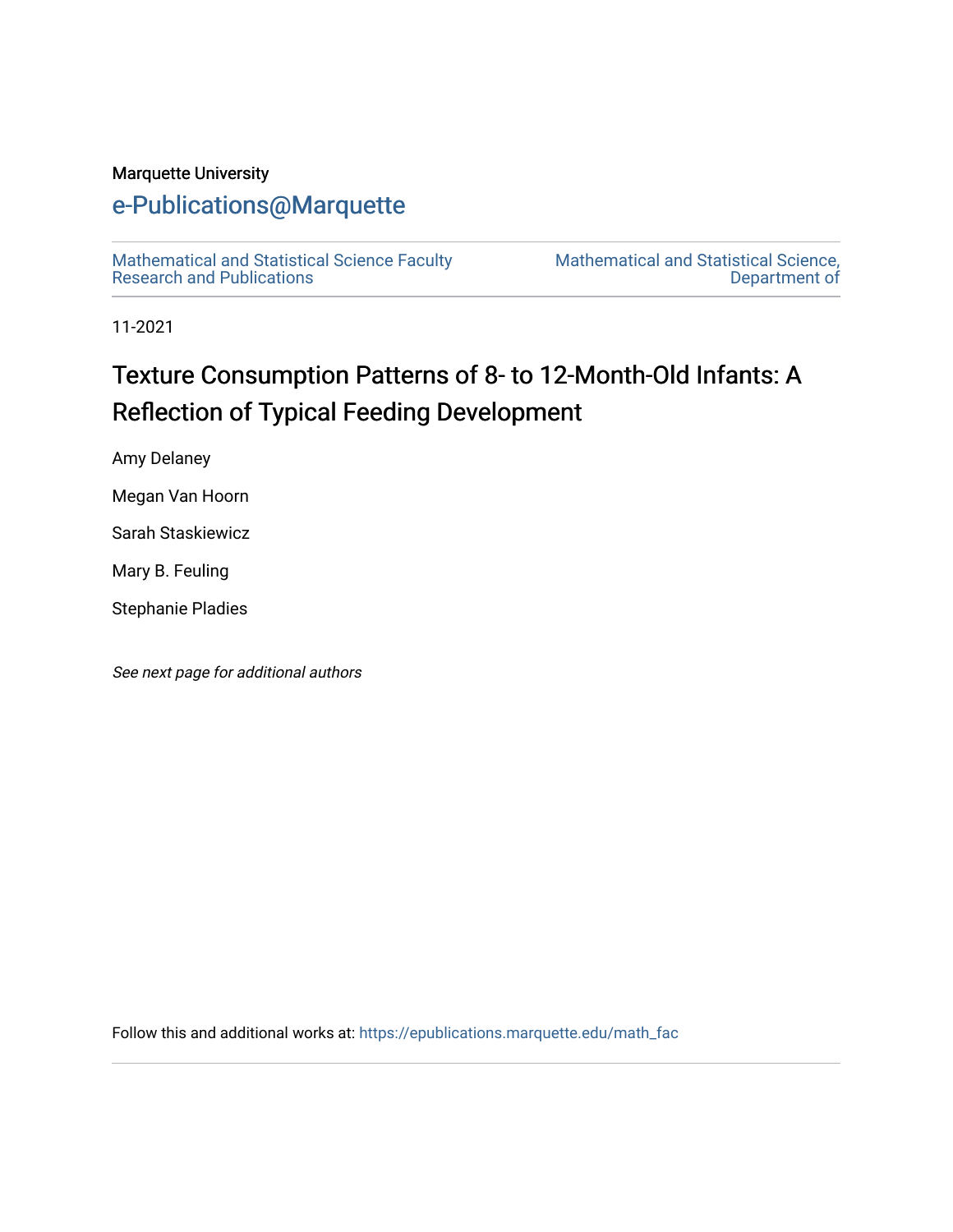#### Authors

Amy Delaney, Megan Van Hoorn, Sarah Staskiewicz, Mary B. Feuling, Stephanie Pladies, Naveen K. Bansal, and Praveen S. Goday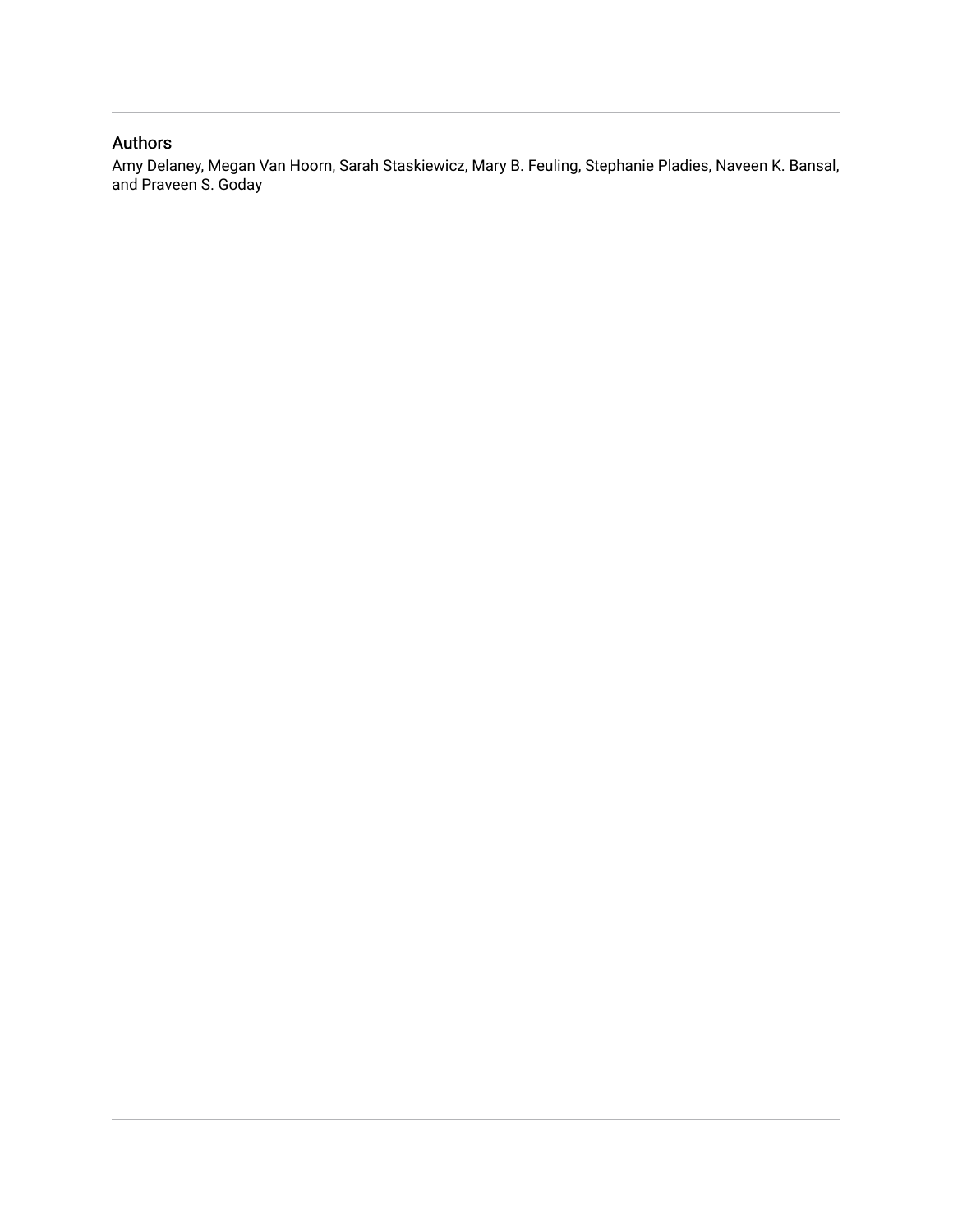**Marquette University**

# **e-Publications@Marquette**

# *Mathematics and Statistical Sciences Faculty Research and Publications/College of Arts and Sciences*

*This paper is NOT THE PUBLISHED VERSION***.** 

Access the published version via the link in the citation below.

*American Journal of Speech - Language Pathology*, Vol. 30, No. 6 (November 2021): 2643-2652. [DOI.](http://dx.doi.org/10.1044/2021_AJSLP-21-00048) This article is © American Speech-Language-Hearing Association and permission has been granted for this version to appear i[n e-Publications@Marquette.](http://epublications.marquette.edu/) American Speech-Language-Hearing Association does not grant permission for this article to be further copied/distributed or hosted elsewhere without the express permission from American Speech-Language-Hearing Association.

# Texture Consumption Patterns of 8- to 12- Month-Old Infants: A Reflection of Typical Feeding Development

Amy L. Delaney Department of Speech Pathology and Audiology, Marquette University, Milwaukee, WI Megan Van Hoorn Department of Clinical Nutrition, Children's Wisconsin, Milwaukee, WI Sarah Staskiewicz Sarah Staskiewicz Nutrition, LLC, Verona, NJ Mary Beth Feuling Department of Clinical Nutrition, Children's Wisconsin, Milwaukee, WI Stephanie Pladies Monroe Carell Jr. Children's Hospital at Vanderbilt, Nashville, TN Naveen K. Bansal Department of Mathematics, Statistics and Computer Science, Marquette University, Milwaukee, WI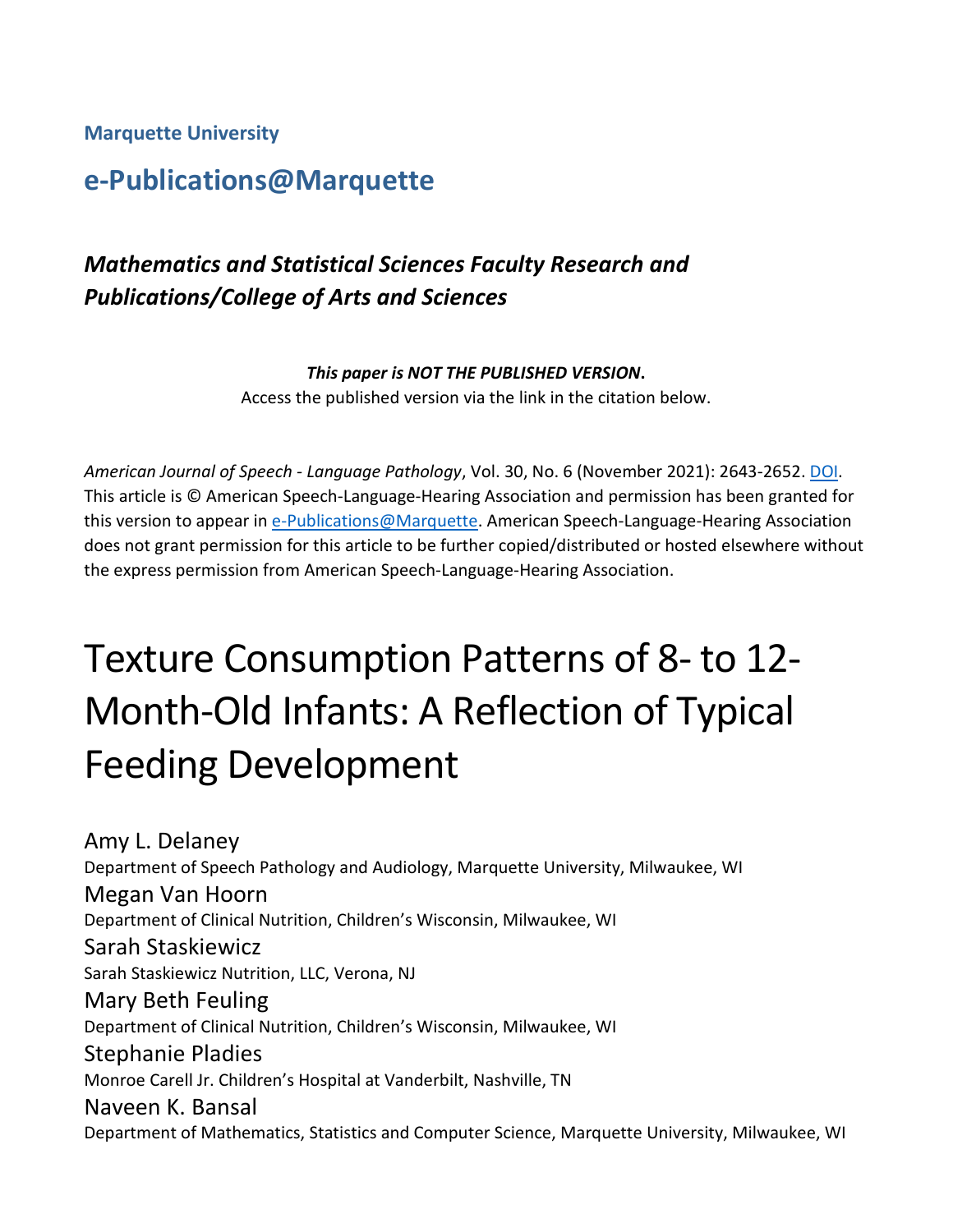# Praveen S. Goday

Division of Pediatric Gastroenterology and Nutrition, Medical College of Wisconsin, Milwaukee, WI

# Abstract

Purpose: The lack of age-appropriate expectations for the acquisition of feeding skills and consumption of textured food in early childhood inhibits early and accurate identification of developmental delay in feeding and pediatric feeding disorder. The objective of this study was to describe texture intake patterns in a cohort of typically developing infants between 8 and 12 months of age, with the aim of informing future research to establish targets for feeding skill acquisition. Method: Using cross-sectional methodology, we studied the presence of liquid and solid textures and drinking methods in the diet, consumption patterns by texture and drinking methods, and caloric intake by texture via caregiver questionnaire and 3-day dietary intake record in 63 healthy infants between 8 and 12 months of age. Descriptive statistics and a one-way analysis of variance were conducted to compare the effect of age on texture intake patterns. Results: Findings reveal rapid advancement of intake patterns for texture overall and for energy intake by texture between 8 and 12 months of age. Whereas liquids continue to provide a large proportion of total energy through this time, solids contribute an equal proportion of energy by 12 months of age. Conclusions: This study describes texture intake patterns in a cohort of typically developing infants between 8 and 12 months of age by examining the presence of texture and drinking methods, liquid and solid consumption patterns, and energy intake by texture. When applied to data from a future population sample, findings will provide a threshold for age expectations for typical and disordered feeding development to aid in the detection of developmental delay in feeding and pediatric feeding disorder.

# Headnote

Purpose: The lack of age-appropriate expectations for the acquisition of feeding skills and consumption of textured food in early childhood inhibits early and accurate identification of developmental delay in feeding and pediatric feeding disorder. The objective of this study was to describe texture intake patterns in a cohort of typically developing infants between 8 and 12 months of age, with the aim of informing future research to establish targets for feeding skill acquisition.

Method: Using cross-sectional methodology, we studied the presence of liquid and solid textures and drinking methods in the diet, consumption patterns by texture and drinking methods, and caloric intake by texture via caregiver questionnaire and 3-day dietary intake record in 63 healthy infants between 8 and 12 months of age. Descriptive statistics and a one-way analysis of variance were conducted to compare the effect of age on texture intake patterns.

Results: Findings reveal rapid advancement of intake patterns for texture overall and for energy intake by texture between 8 and 12 months of age. Whereas liquids continue to provide a large proportion of total energy through this time, solids contribute an equal proportion of energy by 12 months of age.

Conclusions: This study describes texture intake patterns in a cohort of typically developing infants between 8 and 12 months of age by examining the presence of texture and drinking methods, liquid and solid consumption patterns, and energy intake by texture. When applied to data from a future population sample, findings will provide a threshold for age expectations for typical and disordered feeding development to aid in the detection of developmental delay in feeding and pediatric feeding disorder.

What Is Known: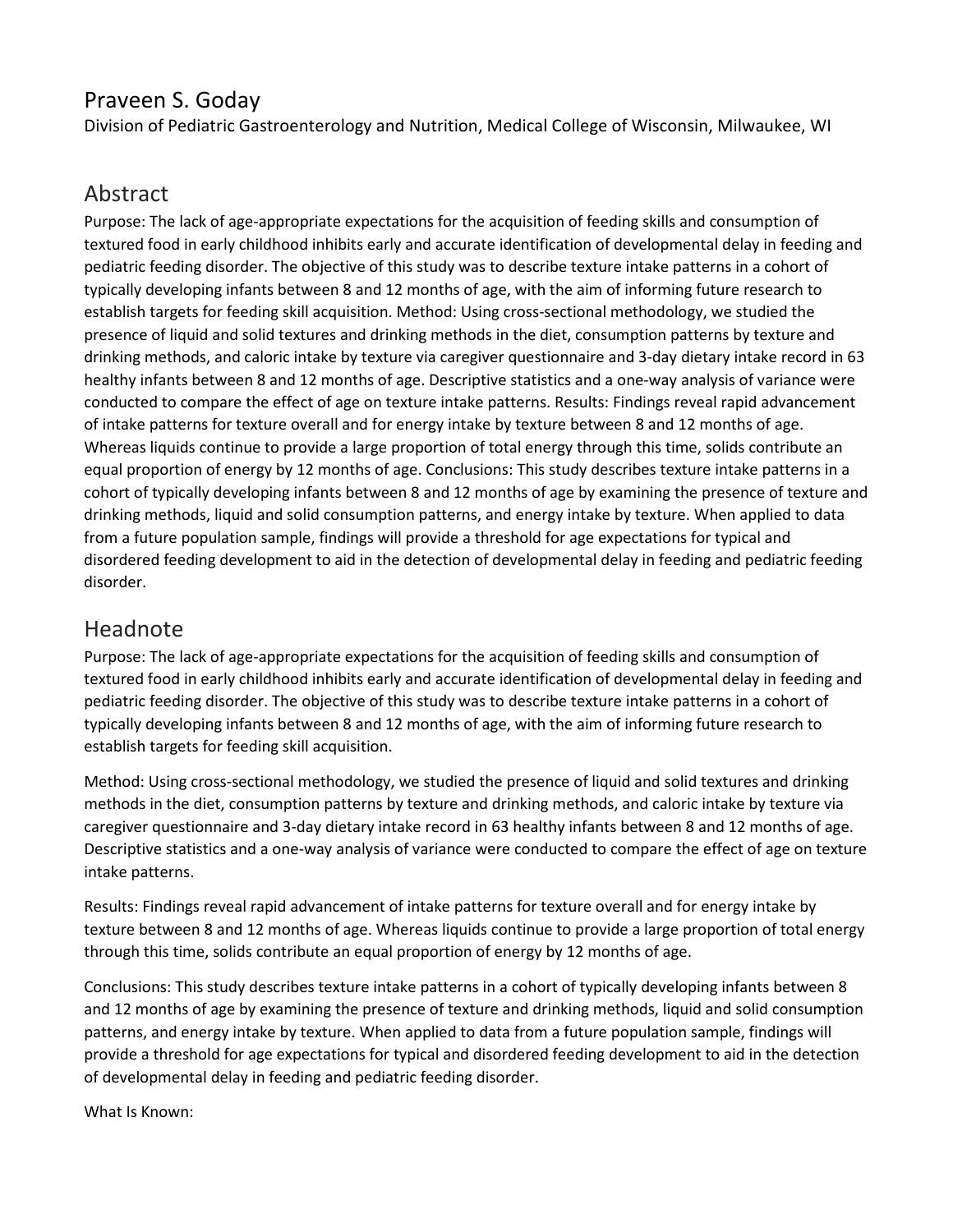\* Expectations regarding early feeding development have been focused on nutrition parameters.

\* Lack of standardized, age-appropriate expectations for texture progression in infancy and early

childhood inhibits early and accurate identification and ment of feeding disorder.

What Is New:

\* We have described changes in dietary composition by texture and drinking method in healthy infants.

\* Together with nutritional composition, this study describes a more comprehensive assessment of infant feeding, particularly to clinicians who need to diagnose feeding skill deficits.

Supporting the development of oral feeding skills is dependent on the safe and timely exposure to new food textures in concert with developmental ability and proactively responding to changing nutrient requirements. Parents, caregivers, and clinicians must attempt to align evolving feeding skills with the introduction of specific textures to prompt ongoing skill development (Gisel, 1991; Green et al., 2017). The profoundly dynamic nature of the development of the oral, gross, and fine motor skills required for successful feeding necessitates ongoing oversight and reassessment to guide the infant's feeding journey (Birch & Doub, 2014; Delaney & Arvedson, 2008).

Although typically developing infants are born with the physiological ability to consume adequate liquid textures to sustain health (i.e., breast milk and/or formula), a successful introduction and acceptance of advanced textures depends on the maturation and coordination of highly complex oral sensorimotor skills (Arvedson & Lefton-Greif, 1996; Delaney & Arvedson, 2008), a process that is subject to interference when developmental and/or medical issues arise (Goday et al., 2019). Criteria that define age-appropriate oral intake of various textures are necessary for the successful identification of infants and children who may not be following the expected trajectory of feeding advancement. Furthermore, age-appropriate norms are needed to facilitate the effective utilization of diagnostic criteria for pediatric feeding disorder (PFD). Unlike growth and nutrient intake targets that have established standards (Butte, 2006; Institute of Medicine, Food and Nutrition Board, 2000), the lack of evidence-based expectations for texture consumption by age in infancy and early childhood can inhibit early and accurate identification and treatment of feeding disorders.

A high prevalence of feeding disorder exists in children under the age of 5 years: Kovacic et al. (2021) report between one in 23 and one in 37 of children in this age group are diagnosed with feeding disorders per International Classification of Disease, Ninth Revision and International Classification of Disease, Tenth Revision coding. Recently, a consensus definition and conceptual framework was established for PFD, a unifying diagnostic term defined as "impaired oral intake that is not age-appropriate, and is associated with medical, nutritional, feeding skill and/or psychosocial dysfunction" (Goday et al., 2019). According to Goday et al. (2019), feeding skill function is a measure of texture progression, feeding position and use of equipment during intake, and whether modified feeding strategies are employed during feeding; these factors are to be considered in the context of oral sensorimotor and pharyngeal functioning. Thus, criteria for age-appropriate intake must include textures of food and positioning, seating, and method of intake, alongside whether specific strategies are required for safe and efficient oral intake (Goday et al., 2019).

In outlining an assessment of age-related texture intake patterns, one must also consider other key areas related to the multidimensional aspects of feeding: nutrient intake guidelines and feeding skill norms (Carruth & Skinner, 2002; Delaney & Arvedson, 2008; Evans Morris & Dunn Klein, 2000; Gisel, 1991; Le Révérend et al., 2014). Traditionally, feeding guidelines have been focused on nutrition parameters and descriptions of changes in food intake patterns (American Academy of Pediatrics Committee on Nutrition, 2014; Fewtrell et al., 2017; World Health Organization [WHO], 2001). Current guidelines address the presence and duration of breastfeeding, age of onset of complementary feeding, feeding frequency, and the presence and proportion of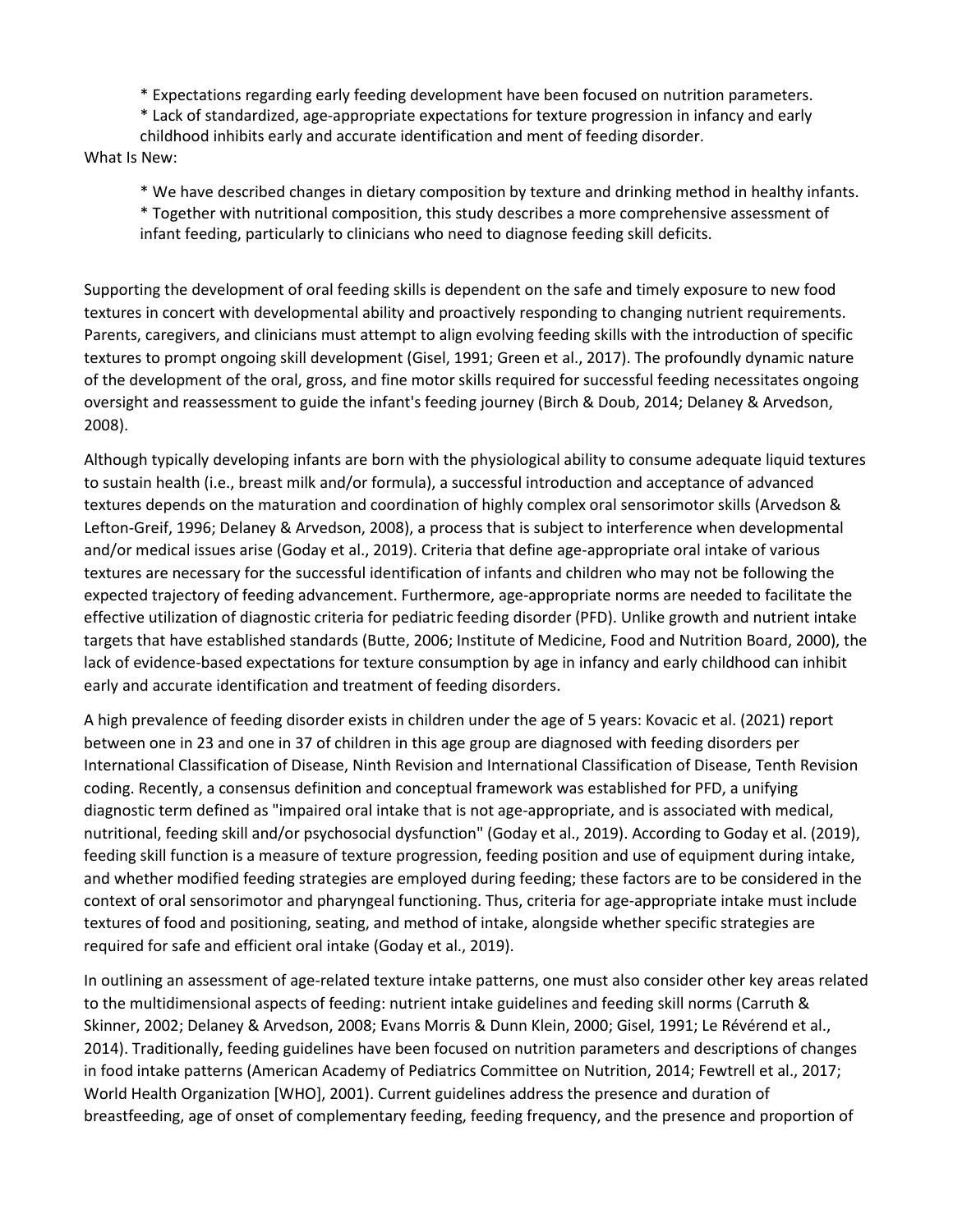energy intake by food groups and nutrients (American Academy of Pediatrics Committee on Nutrition, 2014; Fewtrell et al., 2017). However, changes in nutrient requirements occur in parallel to changes in feeding skill function during the first few years of life, and oral-motor development is required to support the consumption of adequate age-appropriate food for healthy growth and development. Thus, associating nutrition intake and texture acceptance is necessary to provide meaningful insights into age-dependent expectations for feeding skill development.

In several studies, food intake patterns have been robustly measured for exposure to and presence of new food, the frequency of consumption of food, the number of different food, and energy intake by food groups (Concina et al., 2018; Demonteil et al., 2018; Grummer-Strawn et al., 2008; Kudlova & Rames, 2007; Reidy et al., 2017). These analyses of age-specific food intake patterns present an opportunity to further develop feeding expectations by which to compare children learning and struggling to eat. Guidance on the types of food an infant or child should consume at any given feeding stage must be driven by feeding skills that are expected to be present (Delaney & Arvedson, 2008).

The role of texture in food acceptance and feeding skill development has been observed. In a group of 32 children with a mean age of 39 months, texture modification was observed as a significant influencer of food acceptance, more than taste (p < .001) or color (p < .01) modification (Werthmann et al., 2015). A randomized controlled trial provided evidence that exposure to texture at 8 months of age can impact the development of chewing skills (da Costa et al., 2017). Furthermore, the timing of introduction of more advanced textures has been associated with a later risk of picky eating; evidence suggests there are ideal windows of time in which to begin to expose infants to more complex textures, and failing to do so has implications that can persist later into childhood (Coulthard et al., 2009; Emmett et al., 2018; Northstone et al., 2001). Two studies have highlighted a "sensitive period" for texture acceptance and skill development may be around 9 months of age (Coulthard et al., 2009; Emmett et al., 2018). Although an essential insight into the dynamics of feeding skill development and food acceptance, identification of "sensitive periods" in the feeding journey is only a preliminary step in providing more robust recommendations around feeding milestones.

More recently, analysis of exposure to various food textures has been incorporated into studies evaluating food consumption patterns during the complementary feeding stage. However, categorization of food by texture is often dichotomously labeled as either liquids or solids (Grummer-Strawn et al., 2008). Some studies distinguish semisolids or soft and hard solids (Kudlova & Rames, 2007; Reidy et al., 2017). Primary analyses include the presence of texture and the frequency of consumption by age, such as solid (nonliquid) food within different food groups (Grummer-Strawn et al., 2008), the number of solid food consumed per day (Kudlova & Rames, 2007), and the frequency of consumption of food by texture (Demonteil et al., 2018; Kudlova & Rames, 2007). Data available to date do not allow for prescriptive guidelines for age-appropriate texture exposure throughout the feeding journey.

Criteria that define age-appropriate texture intake patterns are necessary to serve as a clinical reference in the comparison of children presenting with differences in feeding development to meet diagnostic criteria for PFD. Exploring these additional variables could lead to a comprehensive methodology as the first step in quantifying age-appropriate feeding skill expectations for the application of PFD diagnostic criteria. Identifying feeding disorder and potential nutritional risk at the earliest age could facilitate intervention and reduce the chronic nature of feeding problems, thereby improving developmental and nutrition-related outcomes. A comprehensive assessment of texture intake patterns should include several important elements in early feeding: food texture exposure, feeding and food intake patterns, and nutrient intake guidelines.

Therefore, the objective of this study was to describe texture intake patterns in a cohort of typically developing infants between 8 and 12 months of age via the presence of texture and drinking methods, liquid and solid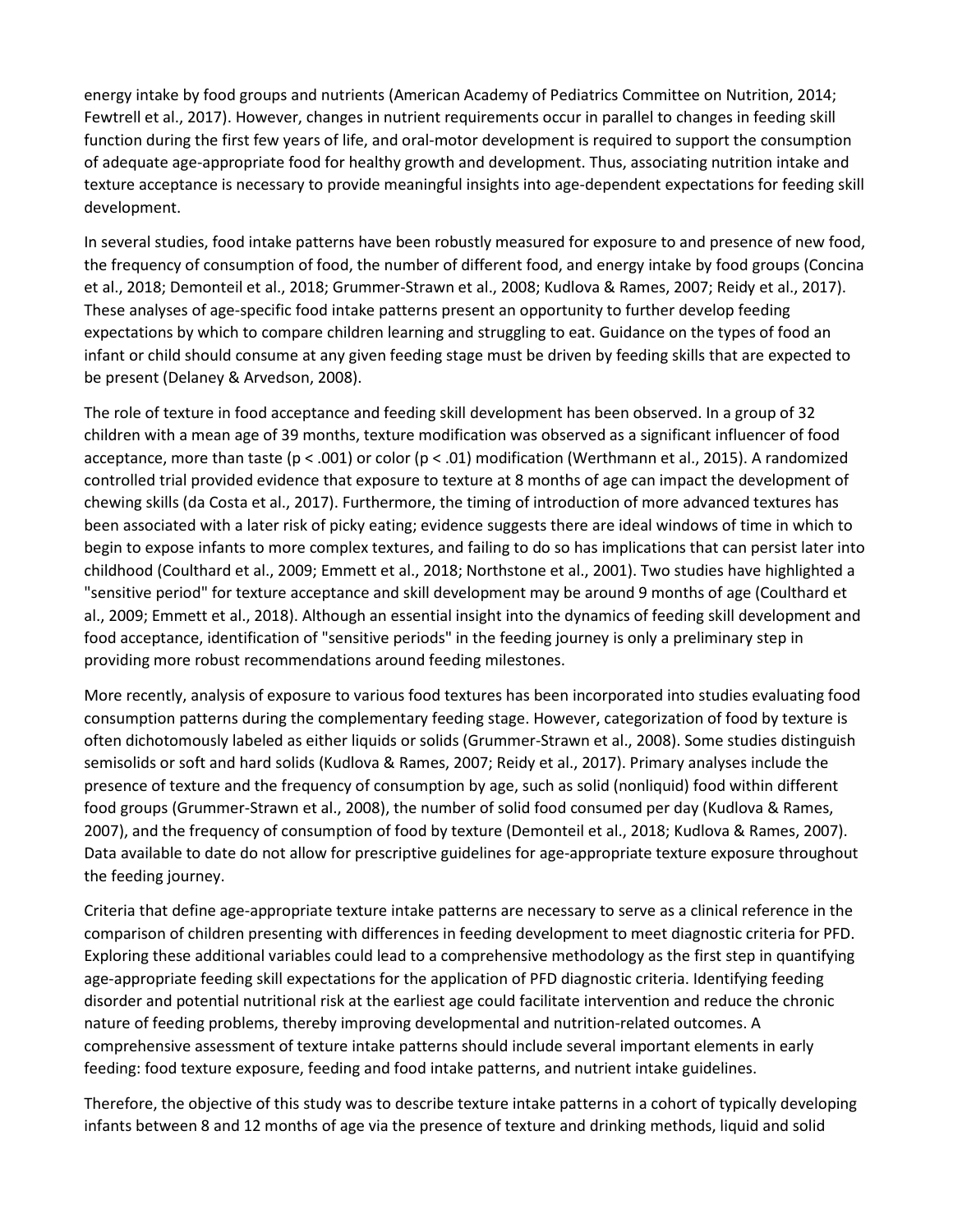consumption patterns, and energy intake by texture, with the aim of informing future research that will develop a normative standard for age-appropriate oral intake.

# Method

## Study Population and Design

This investigation employed cross-sectional methodology to examine feeding practices of infants from three target age groups: 8, 10, and 12 months of age. To reduce performance variability, the age range of eligible subjects was limited to  $\pm$  2 weeks from the target age in months (i.e., 8 months  $\pm$  2 weeks, etc.). Based on power analysis, 21 children were recruited for each age group, for a total of 63 children. The study was approved by the institutional review board at Marquette University.

## Recruitment

This study was part of a larger investigation of oral feeding skill development that included videotaping children during a feeding observation. Participants were recruited through community-wide flyers placed at day care centers, local pediatrician offices, and child-friendly locations such as "Mommy and Me" classes throughout southern Wisconsin. Interested caregivers were instructed to contact the principal investigator (PI; A.L.D.) for a screening interview. The interview-lasting up to 30 min-was conducted via phone to determine eligibility.

## Inclusion/Exclusion Criteria

Eligibility was determined based on the initial screening phone interview and a child's score on the Communication and Symbolic Behavioral Scales (CSBS) Infant-Toddler Checklist (Wetherby et al., 2002). Initial eligibility required that participants were born at full-term gestation (i.e., > 37 weeks post-conceptual age), determined to be at > 5th percentile (z score of -1.645) for birth weight on the WHO growth chart and following a weight gain trajectory of > 5th percentile at the time of study enrollment and 3 months poststudy, without known medical diagnoses, progressing in feeding without pediatrician or caregiver concern and had a minimum of 2 weeks since introduction of solid food (nonliquid), and typically developing without a history of or current enrollment in developmental therapies or pediatrician or caregiver concern for development.

If the child met initial inclusion criteria, the caregiver was mailed the CSBS for a formal screening of communication. Final eligibility was confirmed if the child received a total standard score of 85 or greater (-1 SD or less below the mean) on the CSBS. The CSBS was determined to be an accurate tool for screening for this study due to its predictive validity of prelinguistic skills and later language outcomes (Eadie et al., 2010). Since normal communication development is reliant on the interplay of motor, cognitive, sensory, and linguistic skills (Nip et al., 2011), it was determined that a communication screener would be a more effective means to capture subtle differences in development compared to screening for motor skill delays, especially since not all delays are visibly overt. The CSBS, in combination with other inclusion criteria of pediatrician screening, lack of caregiver concerns, and lack of developmental therapy, was deemed to sufficiently identify typically developing children. Enrollment was confirmed with caregivers via e-mail. Poststudy eligibility was determined based on confirmation that the child was continuing to meet growth trajectory criteria.

Children were excluded from the study if they did not meet inclusion criteria, failed the initial eligibility screening interview, had a known medical diagnosis, were enrolled in developmental therapy to address developmental concern, or did meet scoring criteria for the CSBS. Excluded children were referred to their pediatrician to discuss concerns.

Participation in the study required the caregiver to complete all study materials and return them to the PI according to the study timeline. Participants received a gift card or toy/book equal to \$10.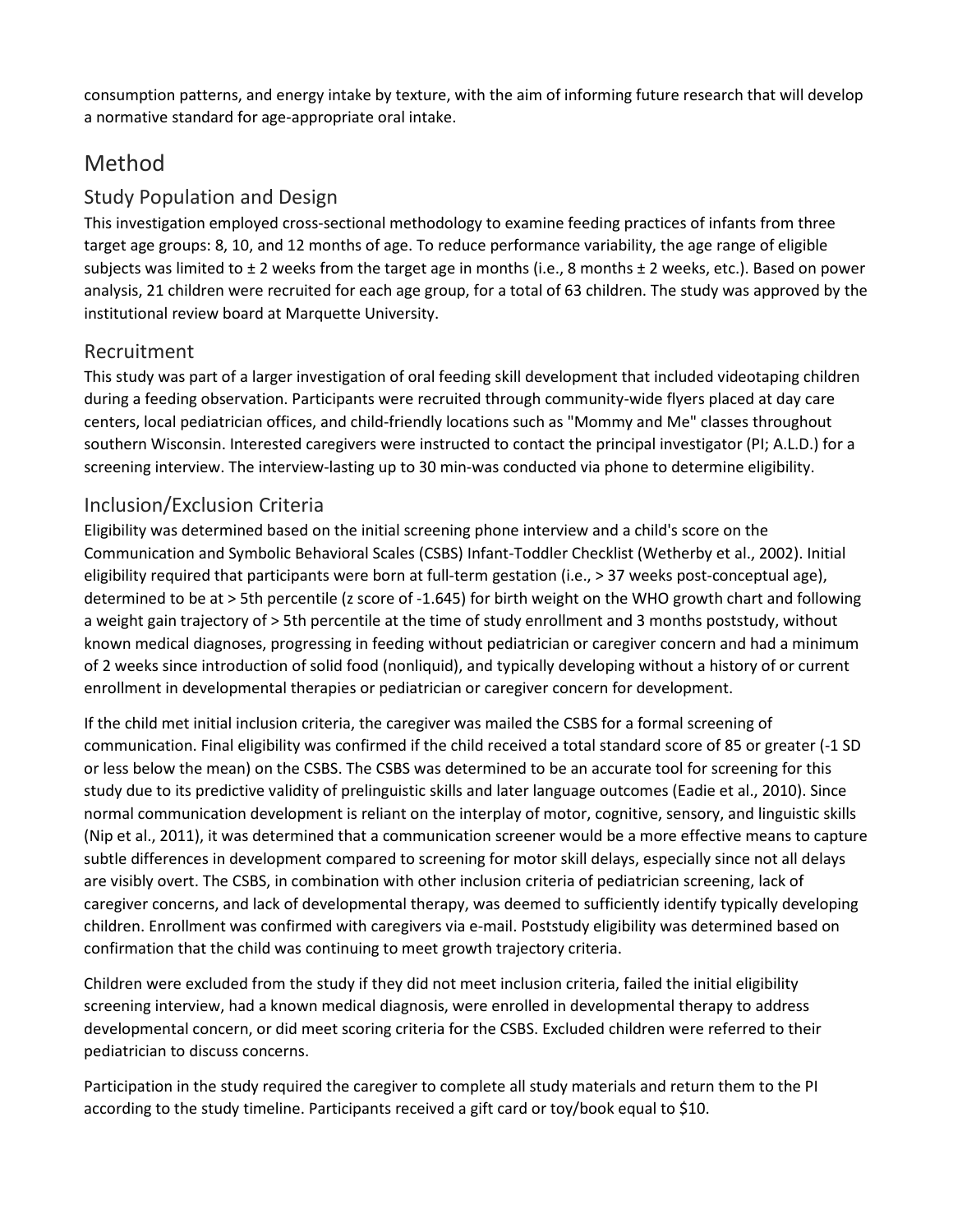## Data Collection

Caregivers of enrolled children received a packet in the mail with all study materials, including the participant informed consent form, feeding instructions, a 3-day dietary intake record, and the Developmental Questionnaire (see Supplemental Material S1). The Developmental Questionnaire was developed based on factors relevant to typical feeding development as reported in the literature (Carruth & Skinner, 2002; Delaney & Arvedson, 2008; Evans Morris & Dunn Klein, 2000; Gisel, 1991; Le Révérend et al., 2014). Caregivers completed the dietary intake record and the Developmental Questionnaire prospectively according to the instructions provided. The data were collected by the child's caregiver, in either the child's home or day care setting, depending on the caregiver preference.

#### *Presence of Texture and Drinking Method*

To assess the presence of different textures and drinking methods within the child's diet, as well as related developmental milestones, caregivers completed a questionnaire created for this study. Caregivers reported details on developmental milestones and feeding history on the questionnaire. For development, the age of onset of general gross motor and communication milestones and oral sensory presentation were reported. For feeding, the age of introduction of various complementary food, textures, and cup drinking; feeding behaviors; current presence or absence of various textures and drinking methods in the child's diet; and daily frequency with which each texture and drinking method were offered was captured.

For the purposes of documenting the first exposures to food and textures that typically appear early in the complementary feeding period, a list of select food/textures (i.e., infant cereal by spoon, pureed fruits/vegetables, and finger food) was provided for the caregiver to indicate the age of introduction. For all other outcomes being measured, the textures of interest included liquids (expressed breast milk, formula, milk, water, and juice), purees (smooth purees, textured purees, and adult purees [i.e., pureed food often maintained into adulthood such as yogurt and applesauce]), and solids. Solids were further differentiated as either easily dissolvable (e.g., crackers that dissolve with saliva), soft/well cooked, crunchy, or regular (i.e., regular table food provided without modification). Drinking methods included breast, bottle, and cup (i.e., sipper cup [not spill proof], sipper cup with valve [spill proof], open/regular cup, and straw). Full details of the Developmental Questionnaire can be found in Supplemental Material S1.

#### *Consumption Patterns*

Caregivers prospectively completed a dietary intake record (Livingstone et al., 2004) tracking three consecutive days of feedings. Caregivers recorded the start and end time of each feeding opportunity (i.e., meals, snacks, breast, or bottle feeding), each liquid or food offered, and an estimated amount consumed for each. Consumption of each liquid and food item was estimated based on the number of bites of the food eaten, liquid fluid ounces consumed, or an approximate amount of food or liquid consumed based on comparison to a standard measuring cup. Breastfeeding was recorded by the start and end time of the feeding opportunity.

#### *Energy Consumption*

Each food and liquid item on subjects' dietary intake records was entered into Nutritionist Pro nutrient analysis software (Nutritionist Pro, n.d.). The energy content of certain food was ascertained through the U.S. Department of Agriculture (n.d.) food composition database and brand-specific websites.

#### Data Analysis

#### *Texture Coding*

Each item on the 3-day dietary intake record was coded by the PI (A.L.D.) as liquid, puree, dissolvable solid, or regular solid texture; drinking method (breast, bottle, or cup); and volume by each texture.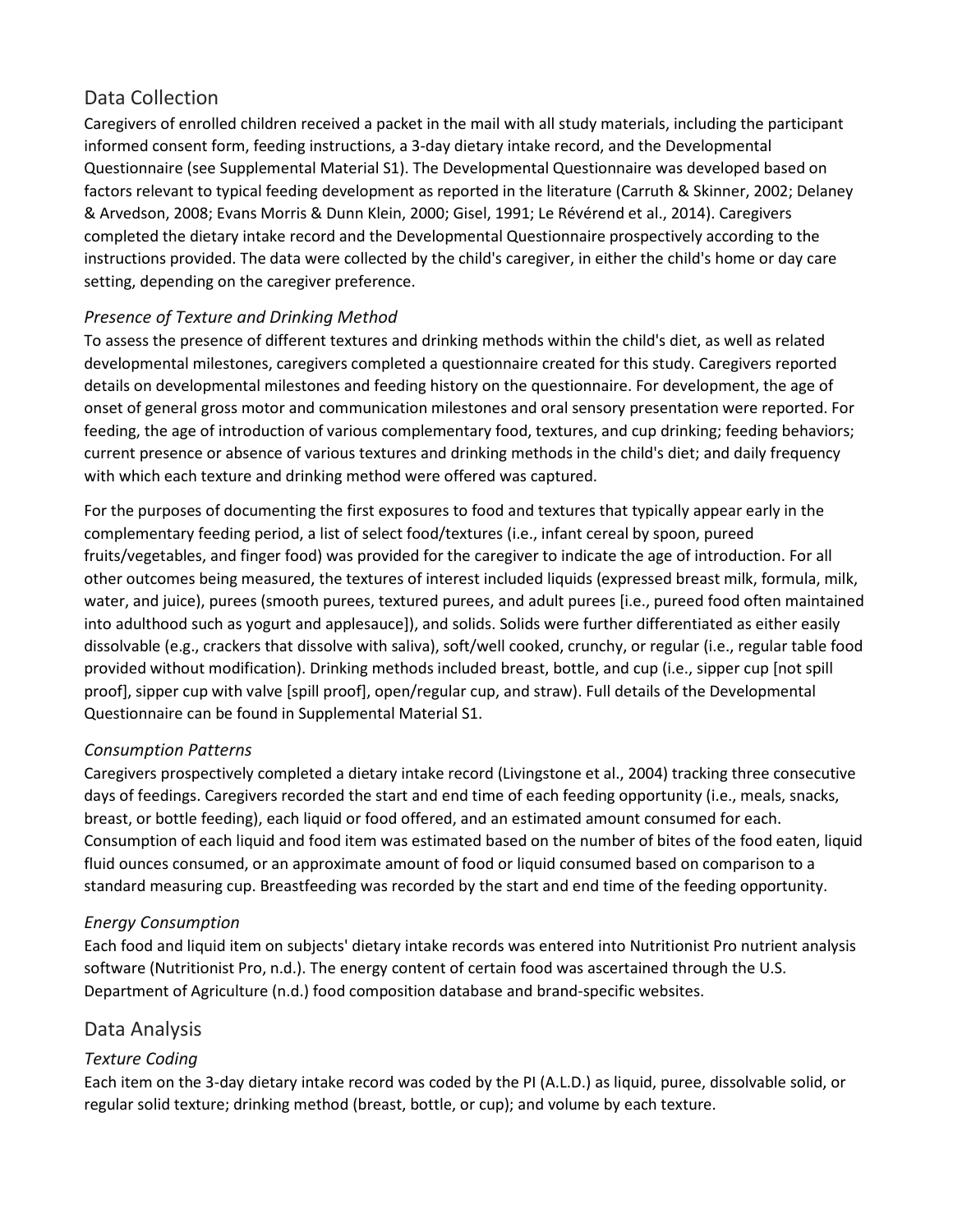#### *Statistical Analyses*

Descriptive data were generated for chronological ages and age at introduction of food textures. To assess the presence of different textures and drinking methods within the infant diet, group means were taken within each of the three age groups to describe the presence of each texture and drinking method. Texture consumption patterns were determined by the proportion of meals each texture was present; the consumption of texture at each meal was averaged across the 3-day dietary intake record. A one-way between-subjects analysis of variance (ANOVA) was conducted to compare the effect of age on feeding frequency, proportion of meals that the various textures and drinking methods were present, and the number of unique food items by texture offered. Post hoc analysis using Tukey's honestly significant difference (HSD) test was used to determine agespecific differences in performance. A p value of < .05 was considered as a statistically significant effect.

Analysis of the overall contribution to daily energy intake by different textures was conducted using Nutritionist Pro. The quantity of energy consumption by texture was averaged across the 3-day dietary intake record for each participant. Distribution of energy analyses excluded children who fed directly at the breast.

# Results

#### Subject Characteristics

Sixty-three children-21 per age group-met inclusion criteria and were enrolled in the study. Sex and age characteristics of each age group were as follows: 8 months: 52% male (n = 11), chronological age (M  $\pm$  SD) =  $31.8 \pm 1.37$  weeks; 10 months: 52% male (n = 11), chronological age = 39.8  $\pm$  1.37 weeks; and 12 months: 33% male (n = 7), chronological age = 47.6  $\pm$  1.12 weeks. All children had weights > 5th percentile (z score of -1.645) for age at all three time points required for inclusion in the study. Sixty-two children (98%) were White/Caucasian, and one child (2%) was Black. All the participants' mothers were White/ Caucasian. Maternal education level was high in this cohort, with 62 of 63 (98%) of the participants' mothers having received a college education. Of note, one caregiver indicated that they were utilizing a baby-led weaning approach, in addition to traditional spoon feeding.

## Timing of Texture and Cup Introduction

A total of 58 caregivers provided data on the timing of texture and cup introduction:  $n = 20$  for 8 months,  $n = 18$ for 10 months, and n = 20 for 12 months. Participants' ages when textures and cup drinking were introduced are summarized in Table 1. In this cohort, the introduction of texture began at approximately 4.4 months of age via infant cereal, then progressed through pureed fruits and vegetables, other smooth purees, then lumpy/textured purees over the next 3-3.5 months. The mean (± SD) age of introduction of dissolvable solids (i.e., food that melts in the mouth with minimal chewing such as "puffs," graham crackers, butter crackers) was between 7.4 ( $\pm$ 1.02) and 8.2 (± 1.59) months, which was similar to the mean age of introduction of lumpy/textured purees, between 7.4 ( $\pm$  1.01) and 7.9 ( $\pm$  1.33) months. The introduction to cup drinking varied from a mean age of 6.7 ( $\pm$ 1.46) to 9.0 ( $\pm$  2.07) months, the widest range of age of introduction for the feeding milestones captured in this study.

Due to the subjectivity involved in the caregiver reported data and the lack of standardized texture categories available and to ensure accurate and consistent coding across the data set, the more detailed categories initially used to document the presence or absence of various textures or drinking methods in the child's current diet (see Developmental Questionnaire in Supplemental Material S1) were simplified for coding and data analysis. Textures were grouped into three main categories: liquids (e.g., free flowing consistency such as breast milk, formula, or water), purees (e.g., cohesive semisolid that requires no chewing such as smooth or blended food), and solids (e.g., nonliquid consistency that requires varying levels of chewing). Two subcategories were maintained for the solid category: dissolvable and regular solids. Drinking methods were collapsed into three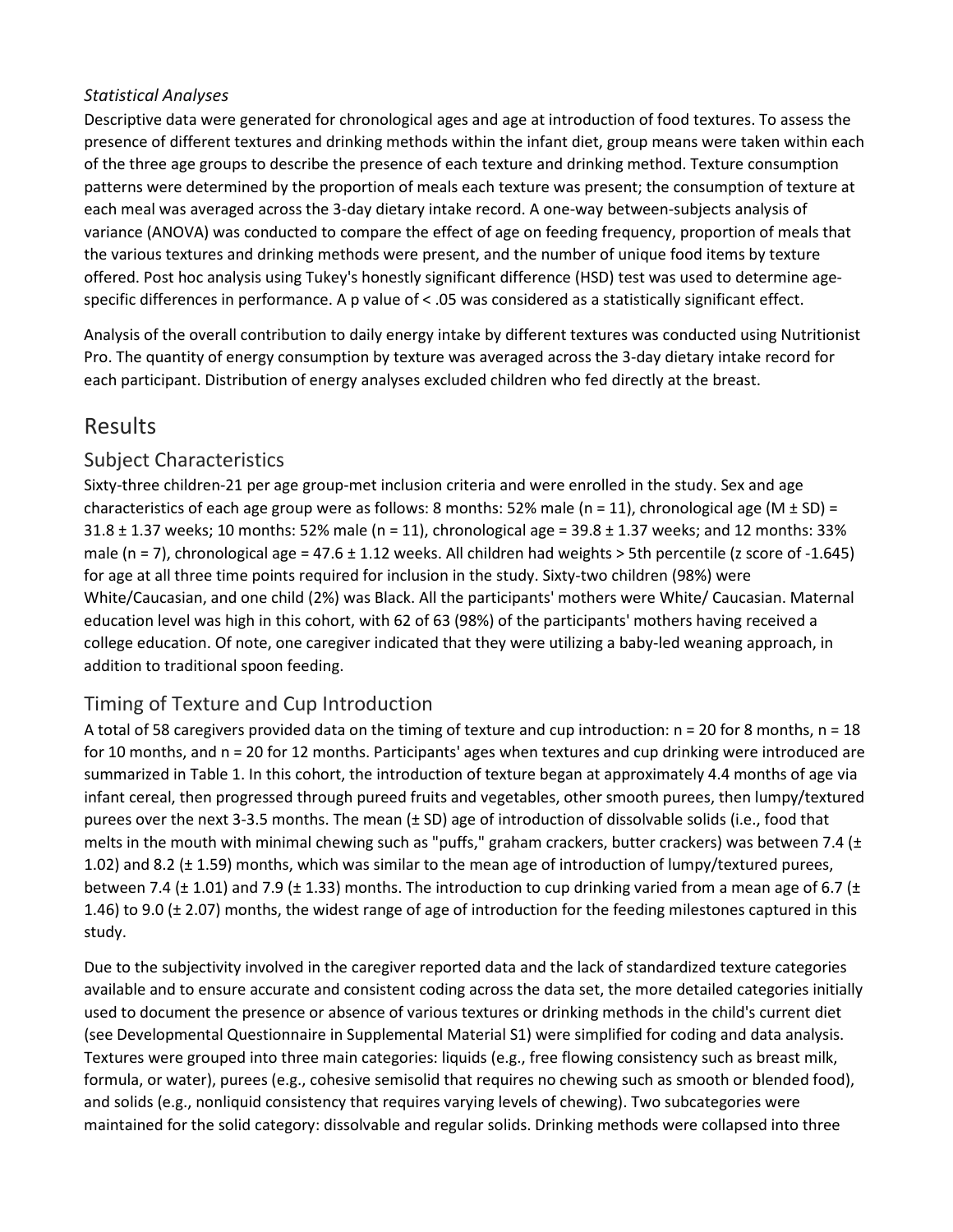categories, including breast (putting infant to breast), bottle (any type of infant bottle), and cup (sipper cup [not spill-proof], sipper cup with valve [spill proof], open/ regular cup, or straw).

# Presence of Texture and Drinking Method

A total of 63 caregivers provided information on the presence of various textures and drinking methods, n = 21 for each age group. Liquid texture was maintained in the diet across all age groups. Pureed textures were dominant across age groups, appearing in 100% of the diets of 8month-olds and between 86% and 90% of the diets of 10and 12-month-olds. Fifteen percent of 8-month-olds had no solid textures in the diet; all 10- and 12 month-olds' diets did include solid food. The presence of dissolvable solids remained high and mostly unchanged between 8 and 12 months. As expected, there was a dramatic increase in the presence of regular solid food between 8 and 10 months of age (see Table 2). More than nine out of 10 children had some regular solid food in their diet at 10 months of age. For drinking method, breastfeeding was present for about half of children at both 8 and 10 months of age but declined to 15% by the first birthday. Conversely, bottle feeding was maintained at a much higher percentage at 12 months of age, appearing for 75% of participants. Most children drank from a cup, particularly the sipper cup, with limited presence of an open cup and straw. Nearly all children used a combination of drinking methods. Table 2 summarizes the presence of drinking methods and textures across the participants.

## Consumption Patterns

A total of 42 3-day dietary intake records were collected ( $n = 17$  for 8 months,  $n = 13$  for 10 months, and  $n = 13$ for 12 months). There was a statistically significant difference between group means as determined by a oneway between-subjects ANOVA for the number of feedings per day,  $F(2, 40) = 4.109$ ,  $p = .024$ ; the number of liquid- only feedings per day,  $F(2, 40) = 6.734$ ,  $p = .003$ ; the frequency of cup usage,  $F(2, 40) = 6.334$ ,  $p = .004$ ; the proportion of meal purees,  $F(2, 40) = 10.98$ ,  $p < .001$ , and regular solids,  $F(2, 40) = 23.871$ ,  $p < .001$ , present; and the variety of food for purees,  $F(2, 40) = 5.662$ ,  $p < .007$ , dissolvable solids,  $F(2, 40) = 4.546$ ,  $p < .017$ , and regular solids, F(2, 40) = 24.733, p < .001, as shown in Table 3.

Post hoc comparisons using Tukey's HSD test revealed specific age differences. The average number of feedings per day was significantly lower at 12 months of age than at 8 and 10 months of age (p < .024). As expected, the average number of pureed feedings decreased from 8 months (2.7) to 12 months (1.5) of age, whereas the average number of solid feedings increased over the same time frame (0.7-2.7, p < .001). The proportion of meals when liquids were present did not significantly differ by age, but the average number of liquid-only feedings (i.e., entire meal consisting of a liquid) was significantly different between 8 and 12 months. Overall, the number of feedings per day declined from about seven at 8 and 10 months of age to five and a half at 1 year of age; most of this change was accounted for by the decrease in liquid-only feedings (see Table 3).

For consumption by texture, as stated above, liquid consumption remained stable as children aged, but there was an expected decline in the number of pureed feedings with a concomitant increase in regular solid food feedings between 8 and 12 months of age. There was no change in the frequency of the presence of dissolvable solids at meal occasions (see Table 3).

There was a statistically significant difference in the average number of cup feedings, increasing from 8 to 10 months and again from 10 to 12 months. There were no statistically significant differences between group means for breast and bottle-feeding frequency, which were constant at about two feedings per day. This occurred alongside increases in the frequency of consumption of liquids by cup, which were significantly different between 8 and 10 months of age and between 8 and 12 months of age (p = .004; see Table 3).

For texture variety, post hoc comparisons using Tukey's HSD test revealed specific age differences. As expected, the average number of different purees was higher at 8 months versus 12 months, likely reflecting a greater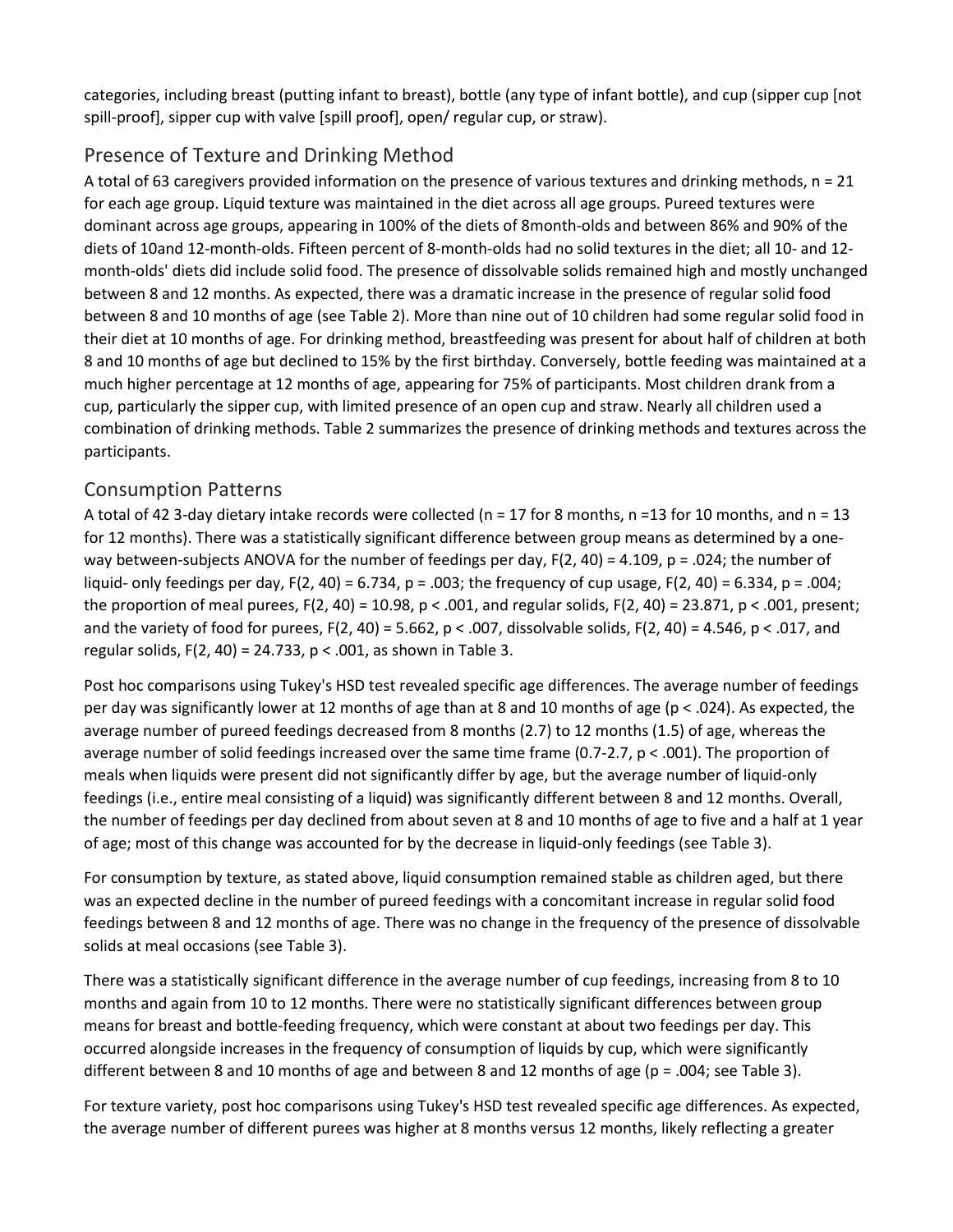reliance on purees at a younger age. The variety of dissolvable solids peaked at 10 months of age. The variety of regular solids increased across the three age groups, reflecting the largest increase in variety of the metrics measured. Overall, the variety of purees consumed decreased with age as the variety of regular solids increased (see Table 3).

#### Distribution of Energy

In the 27 children who were not directly feeding at the breast at the time of the 3-day dietary intake record completion, the overall daily energy intake average was 377.5 kcal/day (± 212.5) at 8 months (n = 8, 30% male), 717.1 kcal/day (± 441) at 10 months (n = 8, 30% male), and 712.5 kcal/day (± 522.8) at 12 months (n = 11, 40% male). The proportion of energy intake from liquids was essentially unchanged between 8 and 10 months and then declined at 12 months (see Figure 1). At 8 months, liquids and purees almost equally contributed to energy consumption. At 10 months, the amount of energy consumed by purees decreased as solid consumption increased. By 12 months, there was little reliance on purees and a reduction in liquids for energy intake due to a sharp increase in solids. Dissolvable solids contributed a negligible amount of energy at 8 and 10 months of age (see Figure 1).

Consumption of purees primarily consisted of commercial infant cereal and baby food, yogurt, applesauce, and oatmeal. Consumption of dissolvable solids primarily consisted of commercial finger food such as puffs and melts, crackers, and dry cereal. Consumption of solids primarily consisted of canned and fresh fruits (e.g., banana, peach, and pear), canned and cooked vegetables (e.g., peas, green beans, and carrots), processed animal protein (e.g., deli meat, meatballs, and chicken nugget), and food high in starch (e.g., pancakes, waffles, bread, and macaroni and cheese).

# **Discussion**

This study examined feeding patterns in a cohort of typically developing children 8-12 months of age and described texture intake patterns via the presence of texture and drinking methods, food and liquid consumption patterns, and energy intake. We expanded on traditional descriptions of the presence of texture and drinking methods by describing consumption patterns-the number of feedings per day, the proportion of meals with a given texture, and the variety of food within a texture category-and the distribution of energy intake by texture. We quantified the presence and consumption patterns of different textures and drinking methods, assessed the contribution of different textures to energy intake, and described how these factors contribute to changes in the overall feeding schedule. Data gathered can help inform future research that can establish age-appropriate comparison standards for children presenting with differences in feeding development to meet diagnostic criteria for PFD.

As expected, our data demonstrate an inverse relationship between a decreasing presence of purees with an increasing presence of solids as children age. This finding reflects the general progression of textures seen in the literature (Demonteil et al., 2018; Tournier et al., 2021). Puree was largely present in an 8-month-old infant's diet. Although most children in the study had dissolvable solids in their diet, there was a sharp increase from 8 to 10 months of age in exposure to and presence of regular solid food. Our data demonstrate a rapid transition from simple to more complex textures in the latter half of the first year that likely reflects feeding skill acquisition. Appropriately, liquids persisted in the diets of 100% of children in each age group.

The presence of different drinking methods provides insight into breastfeeding rates of the cohort, oral-motor development, and feeding practices (Scarborough et al., 2018). The rate of breastfeeding in our cohort at 8 months was 43%, and the rate at 12 months was 15%. Based on 2017 data from the Centers for Disease Control and Prevention (CDC), U.S. breastfeeding rates were 58% at 6 months of age and 35% at 12 months of age (CDC, 2017). The rate of breastfeeding at 8 months of age in our cohort may align with the CDC's 6-month data;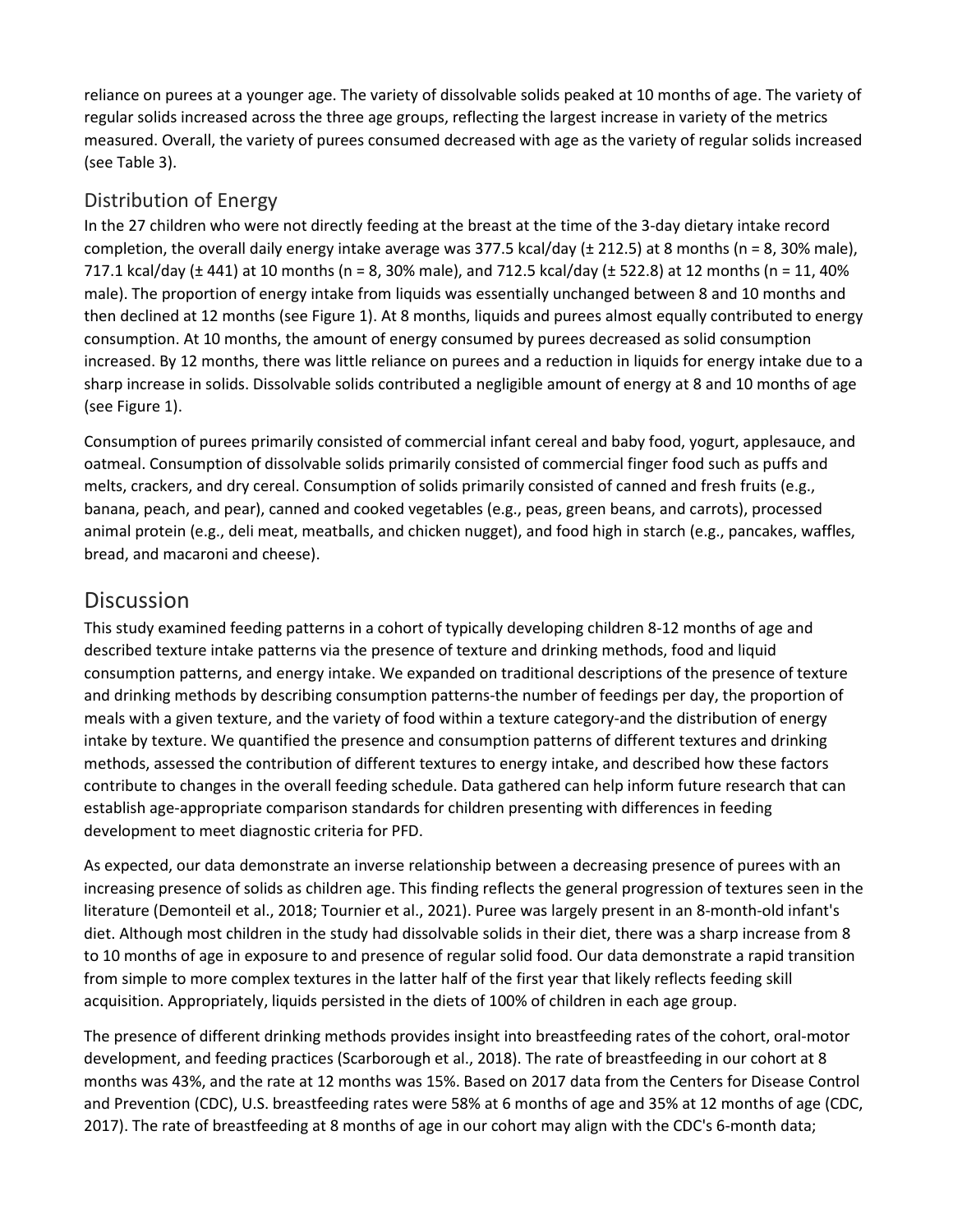however our rate at 12 months of age was considerably lower. Although the bottle was offered at least twice per day for all children in the study regardless of age, cup drinking-a more advanced drinking method-did not increase to twice per day until 12 months of age, which may indicate increased oral-motor control for liquid consumption (Scarborough et al., 2018). The sipper cup (or trainer cup) was more prevalent in this cohort than other drinking methods, which may reflect the popularity and/or traditional guidance of offering these cups in infancy, or it could reflect parental preference for a spill proof cup. Nearly all children utilized a combination of drinking methods regardless of age.

Our data also reflect a consolidation of mealtimes between 10 and 12 months of age. At 8 and 10 months of age, children had more frequent feedings with a mean of seven per day. A significant shift occurred between 10 months and the first birthday, with feeding frequency declining to five to six feedings per day; this is attributed to fewer liquid-only feedings. This observation reflects the natural and expected progression to relying less on infant formula and/or breast milk to meet nutritional needs and moving to a more "mature" feeding schedule, with solid textures offered at meals and snacks, in addition to liquids (American Academy of Pediatrics Committee on Nutrition, 2014; Hagan et al., 2017; Reidy et al., 2017). Such a feeding schedule is possible when the child's feeding skills and endurance allow the consumption of more nutrition per feeding. Thus, the feeding schedule is one metric that could help establish expectations for age-specific feeding stages.

Unsurprisingly, there was a significant reduction of the frequency of puree consumption between 8 and 12 months. Purees were offered at most meals at 8 and 10 months of age (31% and 27%, respectively) but were offered less often by the first birthday. We observed the opposite trend in the offering of regular solids, with less than one per day offered at 8 months of age, increasing to two per day at 10 months of age, and offered at nearly three meals per day by the first birthday. We suspect this increase in regular solid offerings was due to successful acceptance of solids by the child and may reflect improved oral-motor coordination, chewing skills, and general feeding development. Although the explanation for the increase in solids is speculative, the authors conjecture this highlights the importance to look beyond the mere presence of a texture in a child's diet. Assessing for the proportion of meals that texture provides may offer a more robust expression of feeding development than the presence of a texture alone.

The dynamic nature of a feeding schedule over the first year of life reflects the ever-present changes in age and ability. More specifically, the presence of textures and drinking methods in the diet provides some reflection of skill development. However, the appearance of a texture does not necessarily equate to the ability to consume that texture efficiently, enough for it to contribute meaningfully to energy or nutrient requirements. The amount that a specific food and/or texture contributes to total nutrient intake may be an underappreciated metric in assessing feeding skill performance. The distribution of energy intake by texture may be a key factor in determining age-appropriate texture intake expectations. In our study, by 8 months of age, purees contributed to nearly half of all energy intake. Although energy requirements were still largely obtained from liquids between 8 and 10 months of age, there was also a decline in the energy obtained from pureed food, which corresponded to the increased number and volume of solid feedings offered to the older infants. By 12 months, an equal proportion of intake from liquids and solids was observed.

The developmental time frame after the onset of complementary feeding includes rapid and frequent transitions in feeding related to the presence of texture, consumption patterns (i.e., frequency and interval of eating occasions) related to texture, method of food consumption, and changes in food and beverage sources that comprise energy intake (American Academy of Pediatrics Committee on Nutrition, 2014; Fewtrell et al., 2017; Hagan et al., 2017; WHO, 2001). Guidance on the types of food an infant or child should consume at any given feeding stage must be driven by feeding skills that are expected to be present. Furthermore, it is vital to consider and emphasize nutrition requirements into texture and feeding skill considerations.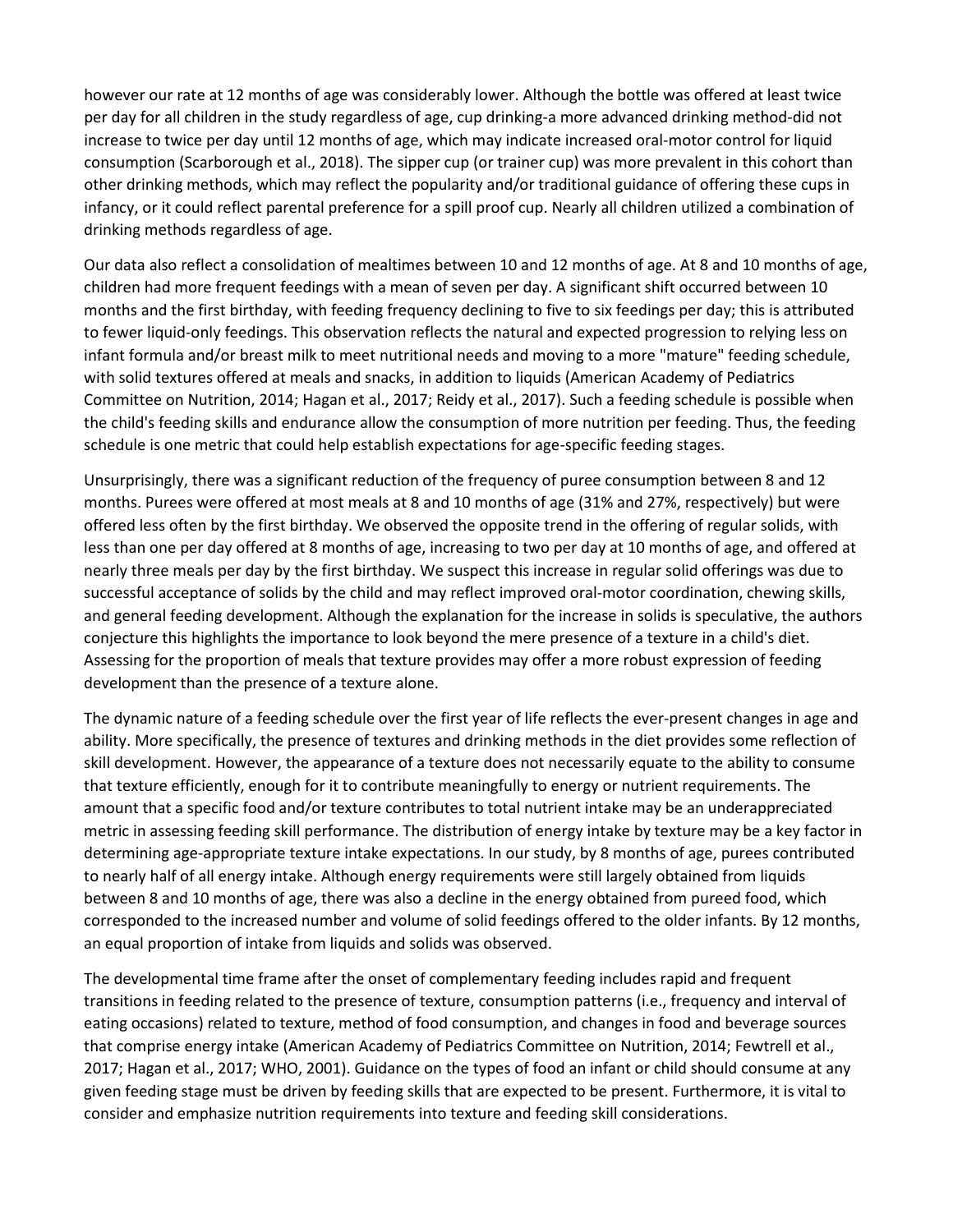It is of critical importance to understand the progression from first exposure to a complementary food to the solid establishment of more advanced textures with increasing variety and drinking methods. Our data provide a preliminary basis for understanding some of the more subtle, but of vital importance, changes that occur during the feeding journey.

From a cross-sectional view, our data demonstrate age-specific feeding profiles of children in infancy. At 8 months, infants had transitioned to purees, consuming adequate amounts for this new texture to contribute nearly 50% of their energy intake. They continued with seven feedings per day. Cup drinking and regular solids were not a prominent feature of their diet. At 10 months, infants continued with more frequent feedings, but cup drinking and regular solid feedings were a prominent feature of meals during the day. A range of purees and regular solids were consumed. There was equal distribution of energy intake across purees and solids. By 12 months of age, children were largely on a mature feeding schedule with cup and regular solids at meals with a large range of different solid food (see Table 3). Solid food and liquids contributed equal proportions of their energy intake. Given that a PFD is defined according to age-related measures (Goday et al., 2019), it is critically important to have reliable age-based comparison metrics that can identify children with evolving feeding problems based on feeding skill deficits and subsequent delays with texture advancement.

Although broad age ranges for stages of feeding development provide a framework for developmental expectations, we have demonstrated that more discrete changes occur throughout feeding development. In the 6 months following onset of complementary feeding, although presence of textures is important, the frequency by which different textures are consumed may be a more important measure of feeding development. Studying not only the presence of textures in the diet but also consumption patterns of various textures may be a more sensitive assessment of skill development and more useful in distinguishing typical developmental variation. Within the feeding schedule analysis, frequency and volume of texture consumption can provide a measure of age-specific abilities in feeding development as a complement to nutritional assessment. With larger cohorts of children, these proposed feeding stages can be confirmed or revised to reflect critical changes in feeding expectations and provide more discrete guidance for medical professionals and caregivers and form the basis by which PFD can be diagnosed.

#### Limitations

Potential limitations of this study include the homogeneity of the cohort, which does not account for racial or demographic diversity or socioeconomic status, factors known to influence feeding. In addition, since this is a crosssectional study, longitudinal changes in individual infants could not be captured. This study also investigated children at broad feeding stages and lacks a wide age range of children to reflect changes across the expanse of feeding development than can only be obtained from a much larger study. In addition, we did not review the dietary recalls with the caregiver, and this may have led to inconsistencies in the data. Furthermore, the Developmental Questionnaire developed for this study was not validated.

A major limitation of this study is the lack of standardized texture categories and definitions that account for oral skill development during the first few years of life. Such standardization is available for adults with dysphagia who have experienced the loss of skill via the International Dysphagia Diet Standardization Initiative (IDDSI; Cichero et al., 2017), but this framework is not intended for use in a scenario where skills are expected to evolve and develop, as is the case in typical early development. Likewise, the food textures and liquid thickness described within the IDDSI framework are based on the objective of providing common terminology of food and drink to improve the safety of individuals with swallowing difficulties. Hence, the purpose and objective of the IDDSI framework is foundationally different from one that would exist for the purposes of guiding texture progression during typical oral-motor development. Indeed, existing systems that attempt to describe and categorize textures relevant to infancy and early childhood vary widely without consistent definitions or criteria.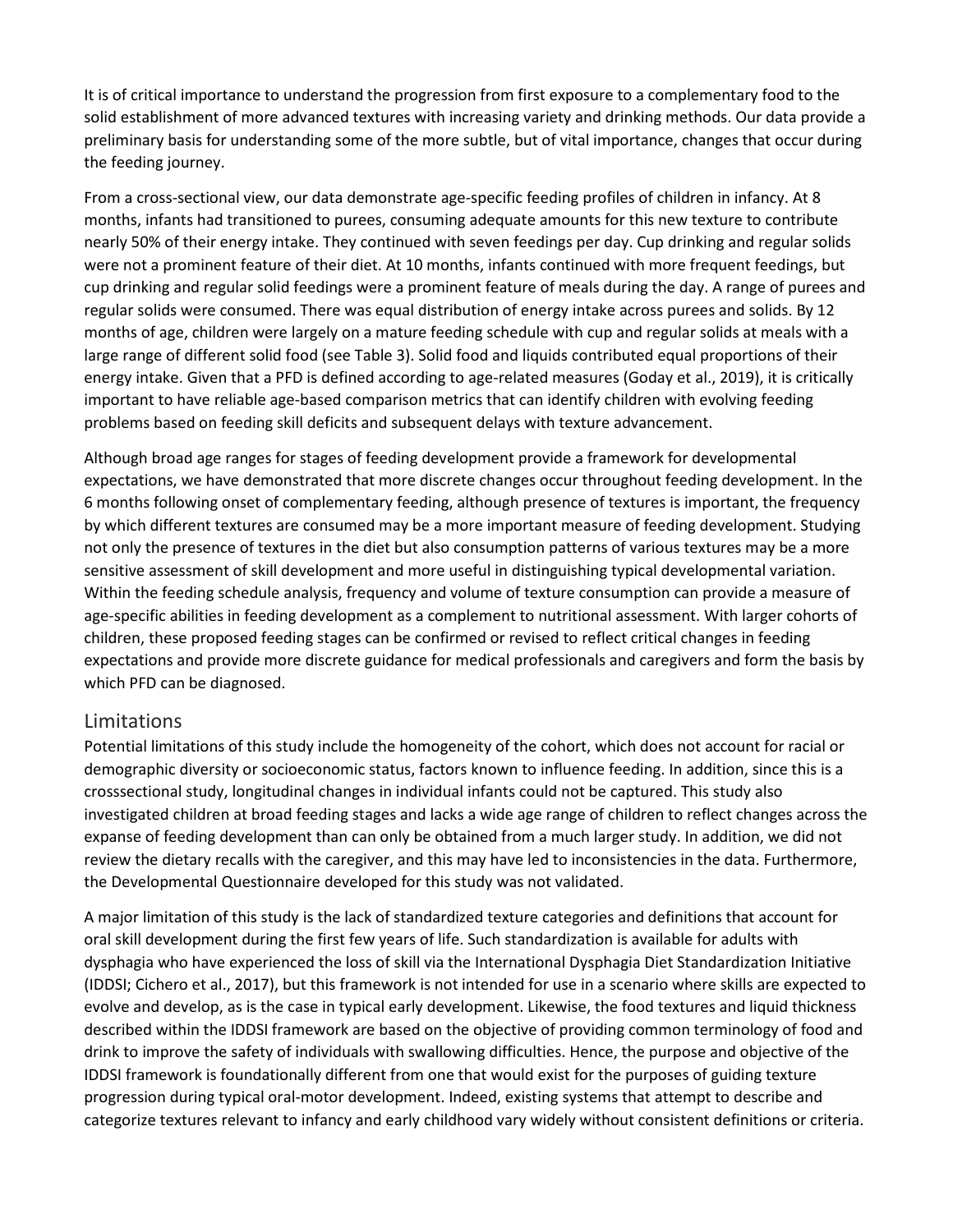For the purposes of this study, it was concluded that simplified texture categories were appropriate when exploring texture intake patterns in this cohort. Standardized texture categories, terminology, definitions, and descriptions of oral skills required for successful management of various textures are yet unavailable for use in typically developing infants and children.

#### Future Studies

In the future, we hope to expand and refine the data set for age and include a comparison population that can help identify children at risk of skill acquisition delay and subsequent PFD. We plan to study children at all ages rather than prescribed age ranges and allow the data to inform us regarding significant changes in feeding development to provide a more sensitive metric for comparison and identify children earlier. We will also study a culturally, ethnically, racially, and socioeconomically diverse cohort of children to understand these impacts on feeding. Children would undergo a global developmental assessment to assess the contribution of communication and motor development on feeding progression. We will investigate maternal stress factors, maternal and family diet, and philosophy on complementary feeding practices-specifically baby-led weaning- to understand the impact of family dynamics on texture intake patterns. These data may also help expand current guidance on complementary feeding to include recommendation on texture exposure and progression. For this exploratory study, we decided to use general, more global categories of textures for the analysis so as to avoid overinterpretation of textures that are not standardized appropriately. Our next step would be to determine a texture framework that can be used with this methodology to describe texture progression in much greater detail with a much larger cohort of children without PFD. Finally, we will examine oral sensorimotor skills required to support success with a variety of food textures and drinking methods.

# Author Contributions

Amy L. Delaney: Conceptualization (Lead), Data curation (Lead), Methodology (Lead), Formal analysis (Lead), Writing - original draft (lead), Writing - review & editing (Lead). Megan Van Hoorn: Conceptualization (Lead), Data curation (Equal), Methodology (Equal). Sarah Staskiewicz: Formal analysis (Equal), Methodology (Supporting), Writing - review & editing (Supporting). Mary Beth Feuling: Conceptualization (Supporting), Methodology (Supporting). Stephanie Pladies: Data curation (Supporting). Naveen K. Bansal: Formal analysis (Equal). Praveen S. Goday: Conceptualization (Equal), Formal analysis (Equal), Visualization (Equal), Writing original draft (Supporting), Writing - review & editing (Equal).

# References

American Academy of Pediatrics Committee on Nutrition. (2014). Complementary feeding. In R. E. Kleinman & F. R. Greer (Eds.), Pediatric Nutrition (7th ed., pp. 123-139). American Academy of Pediatrics.

- Arvedson, J. C., & Lefton-Greif, M. A. (1996). Anatomy, physiology, and development of feeding. Seminars in Speech and Language, 17(4), 261-268. https://doi.org/10.1055/s-2008-1064103
- Birch, L. L., & Doub, A. E. (2014). Learning to eat: Birth to age 2 y. The American Journal of Clinical Nutrition, 99(3), 723S-728S. https://doi.org/10.3945/ajcn.113.069047
- Butte, N. F. (2006). Energy requirements of infants and children. Nestle Nutrition Workshop Series. Paediatric Programme, 58, 19-37. https://doi.org/10.1159/000094842
- Carruth, B. R., & Skinner, J. D. (2002). Feeding behaviors and other motor development in healthy children (2-24 months). Journal of the American College of Nutrition, 21(2), 88-96.<https://doi.org/10J 080/07315724.2002.10719199
- Centers for Disease Control and Prevention. (2017). Breastfeeding among U.S. children born 2010-2017, CDC National Immunization Survey. https://www.cdc.gov/breastfeeding/data/nis\_data/results.html
- Cichero, J. A., Lam, P., Steele, C. M., Hanson, B., Chen, J., Dantas, R. O., Duivestein, J., Kayashita, J., Lecko, C., Murray, J., Pillay, M., Riquelme, L., & Stanschus, S. (2017). Development of international terminology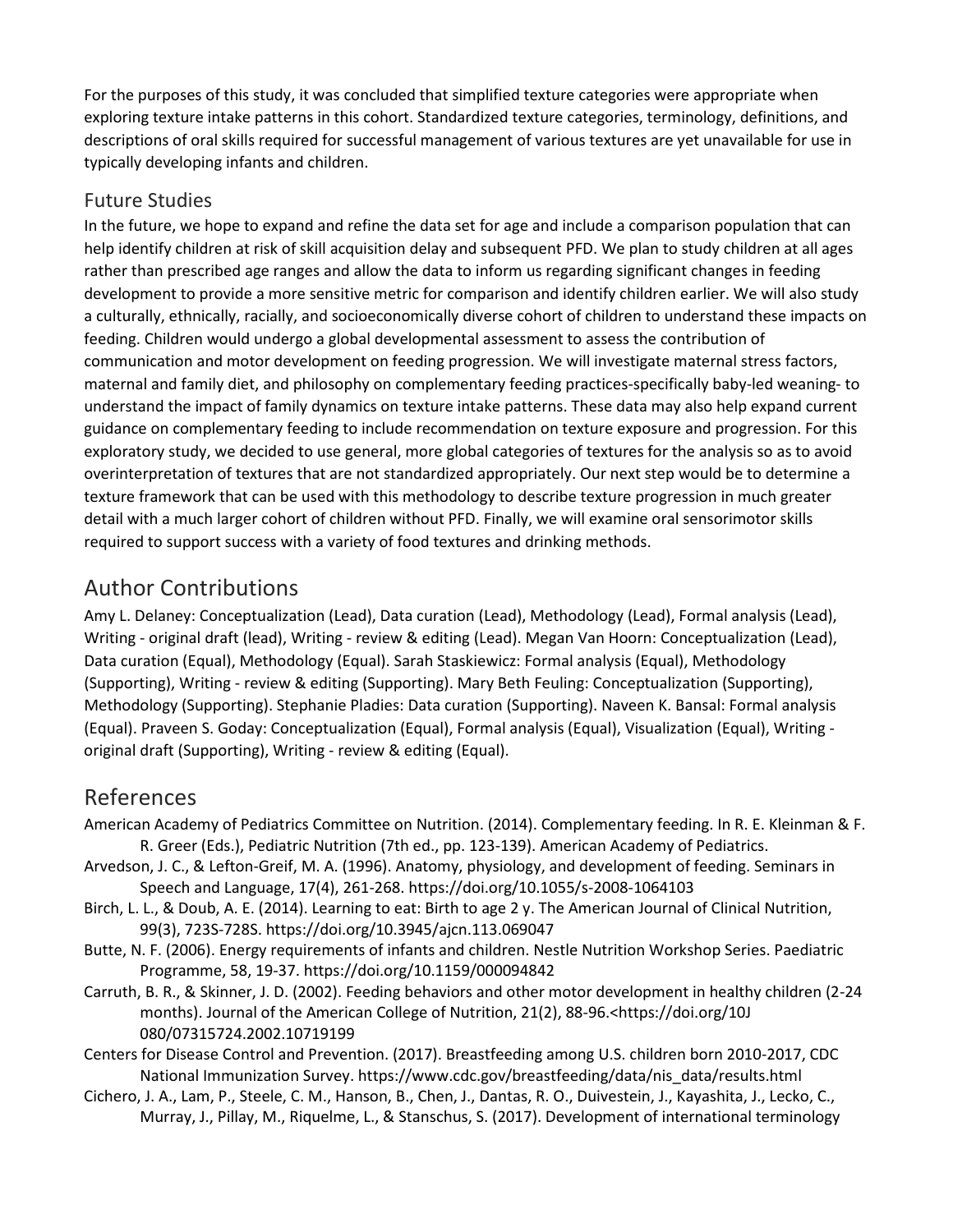and definitions for texture-modified foods and thickened fluids used in dysphagia management: The IDDSI framework. Dysphagia, 32(2), 293-314. https://doi.org/ 10.1007/s00455-016-9758-y

- Concina, F., Pani, P., Bravo, G., Barbone, F., Carletti, C. V., Knowles, A., Ronfani, L., & Parpinel, M. (2018). Nutrient intakes in an Italian population of infants during the complementary feeding period. Public Health Nutrition, 21(16), 3018-3026. https://doi.org/10.1017/sl36898001800201x
- Coulthard, H., Harris, G., & Emmett, P. (2009). Delayed introduction of lumpy foods to children during the complementary feeding period affects child's food acceptance and feeding at 7 years of age. Maternal and Child Nutrition, 5(1), 75-85. https:// doi.org/10.1111/j.1740-8709.2008.00153.x
- da Costa, S. P., Remijn, L., Weenen, H., Vereijken, C., & van der Schans, C. (2017). Exposure to texture of foods for 8-month-old infants: Does the size of the pieces matter? Journal of Texture Studies, 48(6), 534-540. https://doi.org/10.1111/jtxs.12271
- Delaney, A. L., & Arvedson, J. C. (2008). Development of swallowing and feeding: Prenatal through first year of life. Developmental Disabilities Research Review, 14(2), 105-117. https:// doi.org/10.1002/ddrr.16
- Demonteil, L., Ksiazek, E., Marduel, A., Dusoulier, M., Weenen, H., Tournier, C., & Nicklaus, S. (2018). Patterns and predictors of food texture introduction in French children aged 4-36 months. British Journal of Nutrition, 120(9), 1065-1077. https://doi.org/ 10.1017/s0007114518002386
- Eadie, P. A., Ukoumunne, O., Skeat, J., Prior, M. R., Bavin, E., Bretherton, L., & Reilly, S. (2010). Assessing early communication behaviours: Structure and validity of the Communication and Symbolic Behavior Scales Developmental Profile (CSBS-DP) in 12-month-old infants. International Journal ofLanguage & Communication Disorders, 45(5), 572-585. https://doi.org/10.3109/ 13682820903277944
- Emmett, P. M., Hays, N. P., & Taylor, C. M. (2018). Antecedents of picky eating behaviour in young children. Appetite, 130, 163-173. https://doi.org/10.1016/j.appet.2018.07.032
- Evans Morris, S., & Dunn Klein, M. (2000). Pre-feeding skills: A comprehensive resource for mealtime development (2nd ed.). Therapy Skills Builders.
- Fewtrell, M., Bronsky, J., Campoy, C., Domellöf, M., Embleton, N., Fidler Mis, N., Hojsak, I., Hulst, J. M., Indrio, F., Lapillonne, A., & Molgaard, C. (2017). Complementary feeding: A position paper by the European Society for Paediatric Gastroenterology, Hepatology, and Nutrition (ESPGHAN) committee on nutrition. Journal ofPediatric Gastroenterology and Nutrition, 64(1), 119-132. https://doi.org/10.1097/mpg.0000000000001454
- Gisel, E. G. (1991). Effect of food texture on the development of chewing of children between six months and two years of age. Developmental Medicine and Child Neurology, 33(1), 69-79. https://doi.org/10.1111/j.1469-8749.1991.tb14786.x
- Goday, P. S., Huh, S. Y., Silverman, A., Lukens, C. T., Dodrill, P., Cohen, S. S., Delaney, A. L., Feuling, M. B., Noel, R. J., Gisel, E., Kenzer, A., Kessler, D. B., Kraus de Camargo, O., Browne, J., & Phalen, J. A. (2019). Pediatric feeding disorder: Consensus definition and conceptual framework. Journal of Pediatric Gastroenterology and Nutrition, 68(1), 124-129. https://doi.org/10.1097/mpg.0000000000002188
- Green, J. R., Simione, M., Le Révérend, B., Wilson, E. M., Richburg, B., Alder, M., Del Valle, M., & Loret, C. (2017). Advancement in texture in early complementary feeding and the relevance to developmental outcomes. Nestle Nutrition Institute Workshop Series, 87, 29-38. https://doi.org/10.1159/000448935
- Grummer-Strawn, L. M., Scanlon, K. S., & Fein, S. B. (2008. Infant feeding and feeding transitions during the first year of Life. Pediatrics, 122(Suppl. 2), S36-S42. https://doi.org/10.1542/peds.2008-1315d
- Hagan, J. F., Jr., Shaw, J. S., & Duncan, P. M. (Eds.). (2017). Bright futures: Guidelines for health supervision of infants, children, and adolescents [Pocket guide] (4th ed.). American Academy of Pediatrics.
- Institute of Medicine, Food and Nutrition Board. (2000). Dietary reference intakes. National Academies Press.
- Kovacic, K., Rein, L. E., Szabo, A., Kommareddy, S., Bhagavatula, P., & Goday, P. S. (2021). Pediatric feeding disorder: A nationwide prevalence study. The Journal of Pediatrics, 228, 126-131.e3. https://doi.org/10.1016/jjpeds.2020.07.047
- Kudlova, E., & Rames, J. (2007). Food consumption and feeding patterns of Czech infants and toddlers living in Prague. European Journal of Clinical Nutrition, 61(2), 239-247. https://doi. org/10.1038/sj.ejcn.1602493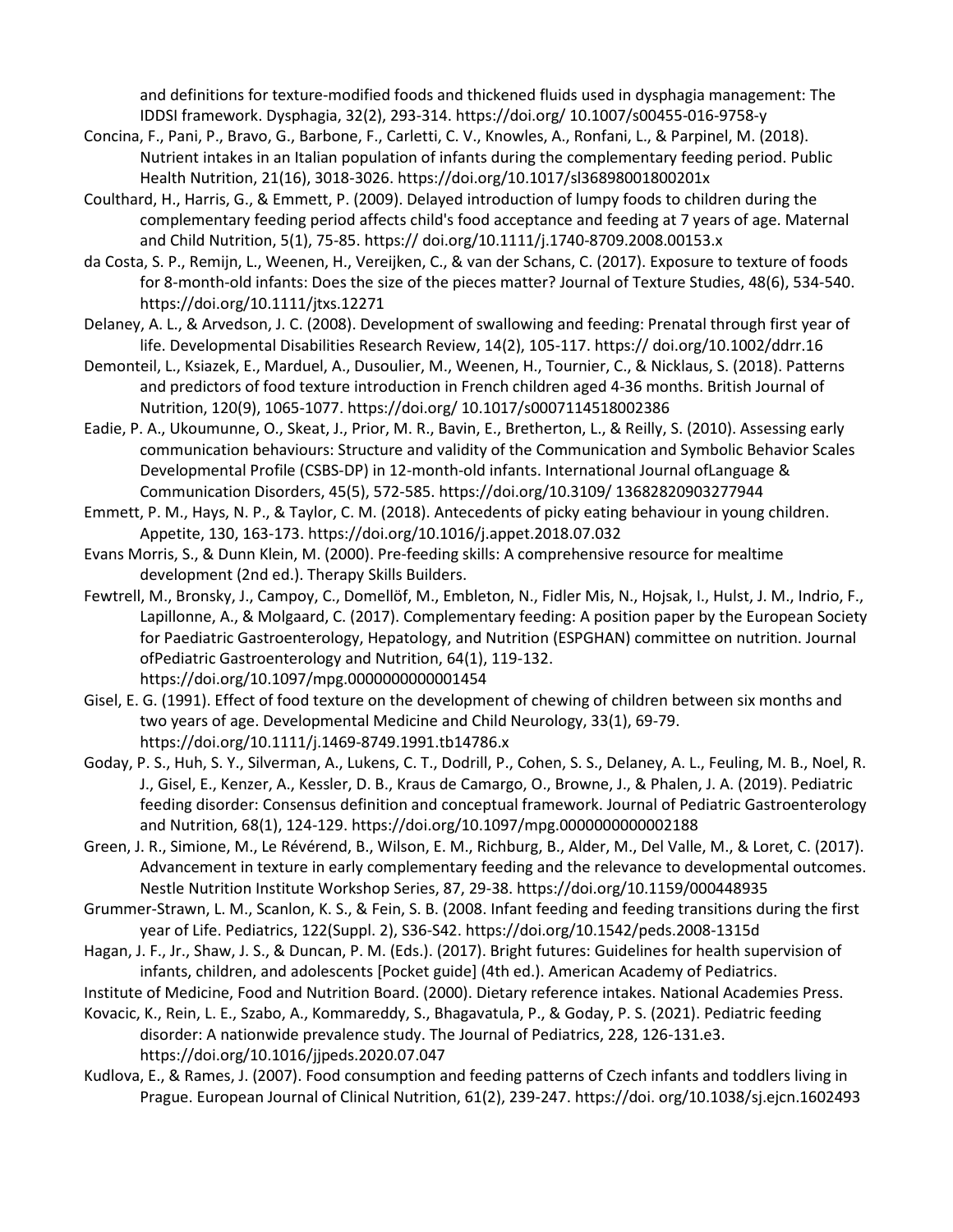- Le Révérend, B. J. D., Edelson, L. R., & Loret, C. (2014). Anatomical, functional, physiological and behavioural aspects of the development of mastication in early childhood. British Journal of Nutrition, 111(3), 403- 414. https://doi.org/10.1017/ S0007114513002699
- Livingstone, M. B., Robson, P. J., & Wallace, J. M. (2004). Issues in dietary intake assessment of children and adolescents. British Journal of Nutrition, 92(Suppl. 2), S213-S222. https://doi.org/ 10.1079/bjn20041169
- Nip, I. S., Green, J. R., & Marx, D. B. (2011). The co-emergence of cognition, language, and speech motor control in early development: A longitudinal correlation study. Journal of Communication Disorders, 44(2), 149- 160. https://doi.org/10.1016/ j.jcomdis.2010.08.002
- Northstone, K., Emmett, P., Nethersole, F., & ALSPAC Study Team. (2001). The effect of age of introduction to lumpy solids on foods eaten and reported feeding difficulties at 6 and 15 months. Journal of Human Nutrition and Dietetics, 14(1), 43-54. https:// doi.org/10.1046/j. 1365-277x.2001.00264.x
- Nutritionist Pro. (n.d.). Retrieved May 14, 2021, from https://www. nutritionistpro.com/
- Reidy, K. C., Deming, D. M., Briefel, R. R., Fox, M. K., Saavedra, J. M., & Eldridge, A. L. (2017). Early development of dietary patterns: Transitions in the contribution of food groups to total energy-Feeding infants and toddlers study, 2008. BMC Nutrition, 3(1), 5. https://doi.org/10.1186/s40795-016-0124-0
- Scarborough, D., Brink, K. E., & Bailey-Van Kuren, M. (2018). Opencup drinking development: A review of the literature. Dysphagia, 33(3), 293-302. https://doi.org/10.1007/s00455-017-9871-6
- Tournier, C., Demonteil, L., Ksiazek, E., Marduel, A., Weenen, H., & Nicklaus, S. (2021). Factors associated with food texture acceptance in 4- to 36-month-old French children: Findings from a survey study. Frontiers in Nutrition, 7, 616484. https://doi. org/10.3389/fnut.2020.616484

U.S. Department of Agriculture. (n.d.). FoodData central. Retrieved May 5, 2021 from https://fdc.nal.usda.gov/

- Werthmann, J., Jansen, A., Havermans, R., Nederkoorn, C., Kremers, S., & Roefs, A. (2015). Bits and pieces. Food texture influences food acceptance in young children. Appetite, 84, 181-187. https:// doi.org/10.1016/j.appet.2014.09.025
- Wetherby, A. M., Allen, L., Cleary, J., Kublin, K., & Goldstein, H. (2002). Validity and reliability of the Communication and Symbolic Behavior Scales Developmental Profile with very young children. Journal of Speech, Language, and Hearing Research, 45(6), 1202-1218. https://doi.org/10.1044/10924388(2002/097)
- World Health Organization. (2001). Guiding principles for complementary feeding of the breastfed child. http://www.who.int/ nutrition/publications/guiding\_principles\_compfeeding\_breastfed. pdf

# Figures

Figure 1. Distribution of daily energy intake by texture for nonbreastfed participants (*n* = 27): Means from 3-day dietary intake records.

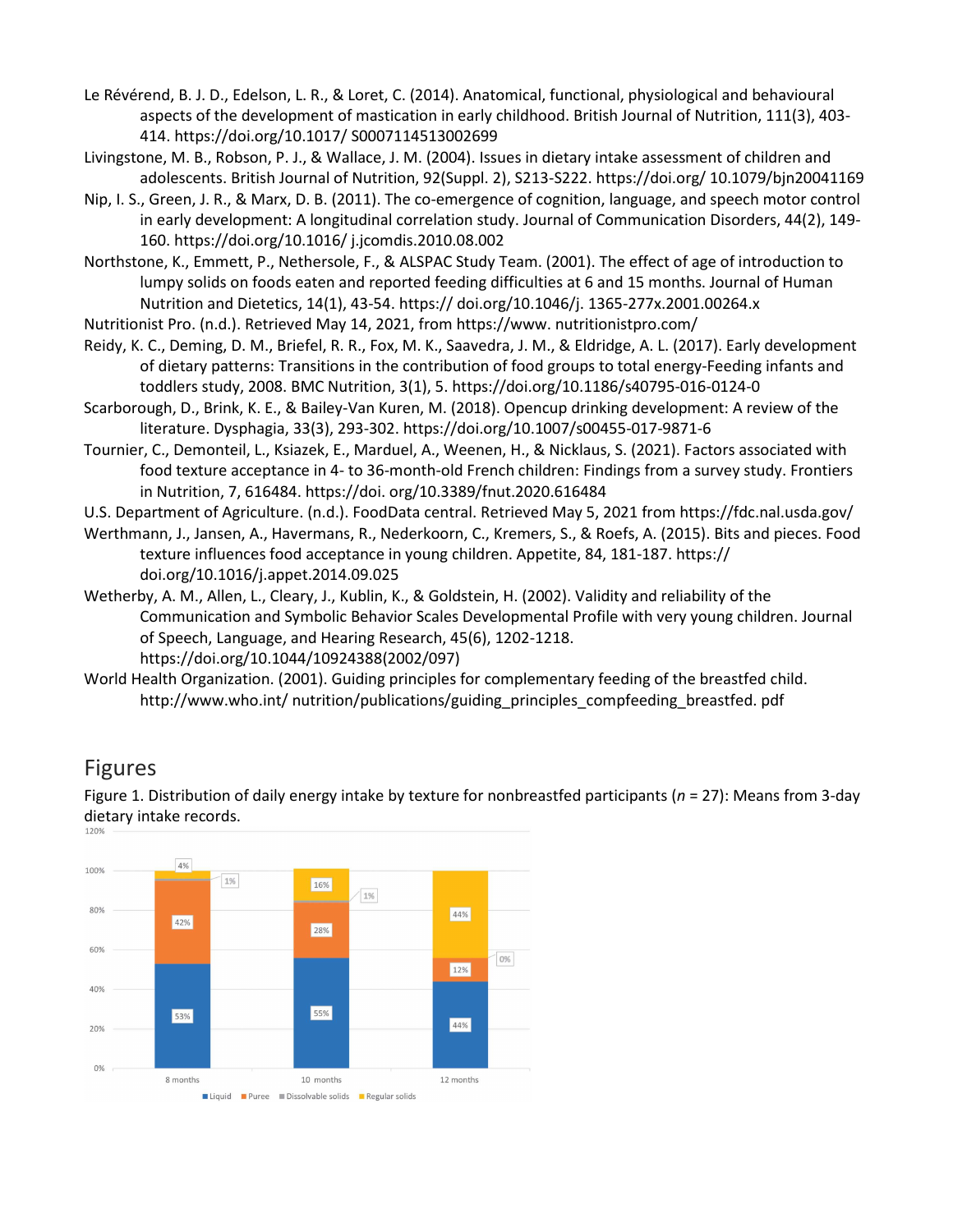# Tables

| ີ                                           |                   |            |            |
|---------------------------------------------|-------------------|------------|------------|
|                                             | Age group, M (SD) |            |            |
|                                             | 8 months          | 10 months  | 12 months  |
| Texture/method                              | $(n = 20)$        | $(n = 18)$ | $(n = 20)$ |
| Puree (cereal) <sup>a</sup>                 | 4.4(0.65)         | 4.4(1.01)  | 4.4(1.13)  |
| Puree (Stages 1 and 2) <sup>a,b</sup>       | 5.4(0.68)         | 5.3(1.08)  | 5.2(0.9)   |
| Puree (Stage 3 smooth) <sup>a</sup>         | 6.8(1.24)         | 6.7(1.11)  | 7.3(1.44)  |
| Puree (Stage 3 lumpy/textured) <sup>a</sup> | 7.5(1.15)         | 7.4(1.01)  | 7.9(1.33)  |
| Dissolvable solids <sup>c</sup>             | 7.4(1.02)         | 7.6(1.03)  | 8.2(1.59)  |
| Regular solids <sup>d</sup>                 | 7.9(1.05)         | 8.5(1.07)  | 9.9(1.47)  |
| Cup <sup>e</sup>                            | 6.7(1.46)         | 7.6(1.47)  | 9.0(2.07)  |
|                                             |                   |            |            |

Table 1. Age of texture and cup introduction by age in months.

<sup>a</sup>Fed by spoon. <sup>b</sup>Stages 1 and 2: fruits and vegetables. <sup>c</sup>Finger food. <sup>d</sup>Table food. <sup>e</sup>Any cup.

Table 2. Percentage of children with drinking methods and textures in their diet per parent report.

|                           | Age group, % (n) |            |           |  |
|---------------------------|------------------|------------|-----------|--|
| Drinking method and       | 8 months         | 10 months  | 12 months |  |
| textures                  | $(n = 21)$       | $(n = 21)$ |           |  |
| Drinking method           |                  |            |           |  |
| <b>Breast</b>             | 43 (9)           | 53(11)     | 15(3)     |  |
| <b>Bottle</b>             | 100 (21)         | 84 (18)    | 75 (16)   |  |
| Cup                       | 81(17)           | 100 (21)   | 100 (21)  |  |
| Sipper cup (spill proof)  | 62 (13)          | 85 (18)    | 75 (16)   |  |
| Sipper cup (not spill     | 33(7)            | 35(7)      | 45 (9)    |  |
| proof)                    |                  |            |           |  |
| Open/regular              | 24(5)            | 30(6)      | 35(7)     |  |
| <b>Straw</b>              | 0(0)             | 15(3)      | 20(4)     |  |
| Combination of methods    | 95 (20)          | 95 (20)    | 100 (21)  |  |
| Liquids                   | 100 (21)         | 100 (21)   | 100 (21)  |  |
| Purees                    | 100 (21)         | 86 (18)    | 90 (19)   |  |
| Solids                    | 86 (18)          | 100 (21)   | 100 (21)  |  |
| Easily dissolvable solids | 86 (18)          | 95 (20)    | 86 (18)   |  |
| Regular solids            | 57(12)           | 95 (20)    | 95 (20)   |  |